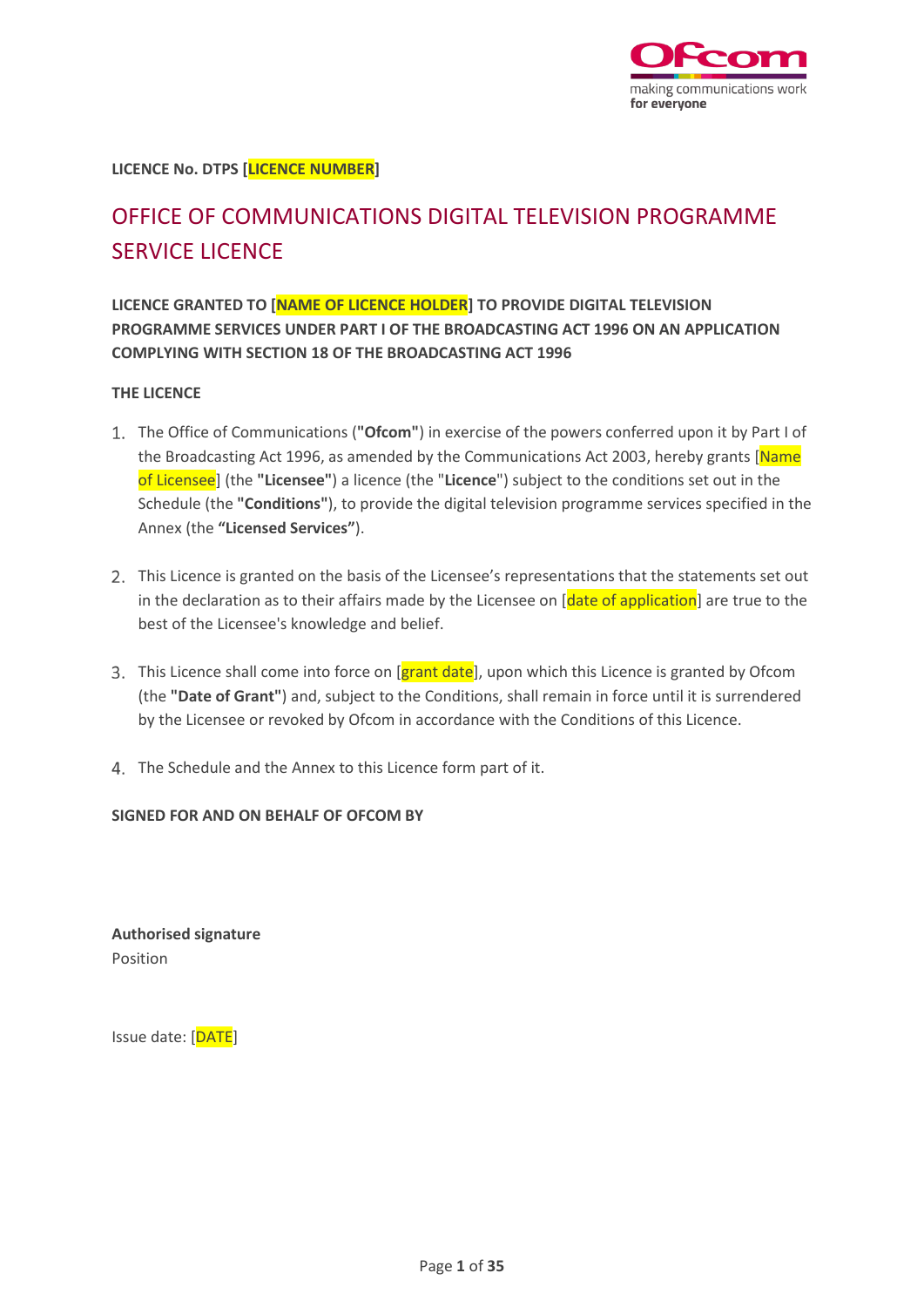## <span id="page-1-0"></span>**INDEX TO THE SCHEDULE**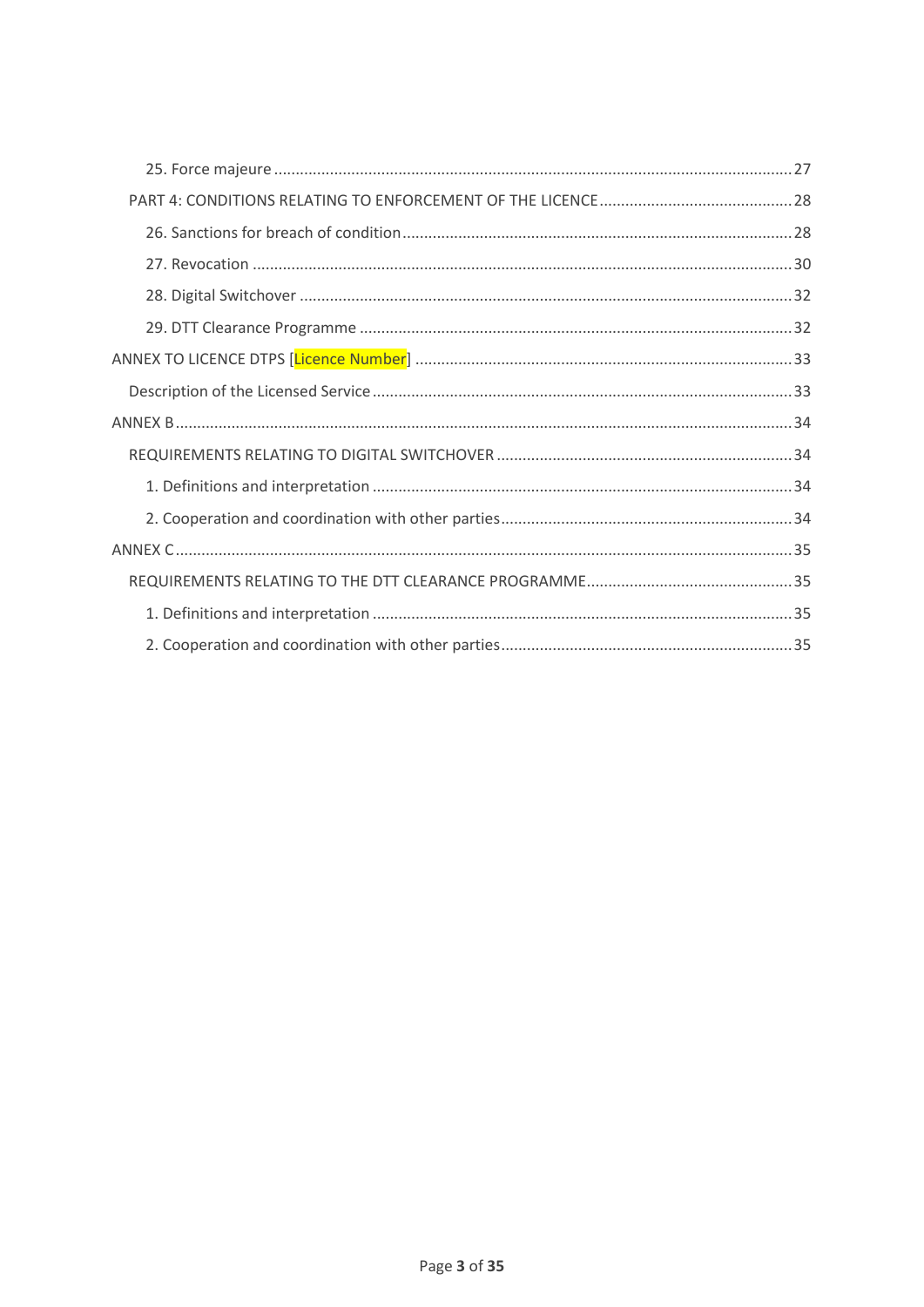## <span id="page-3-0"></span>**SCHEDULE**

## <span id="page-3-1"></span>Part 1: DEFINITIONS AND INTERPRETATION

#### <span id="page-3-2"></span>*1. Definitions and interpretation*

(1) In this Licence unless the context otherwise requires:

the "**1990 Act**" means the Broadcasting Act 1990 (as amended);

the "**1996 Act**" means the Broadcasting Act 1996 (as amended);

references to any "**accounting period**" of the Licensee shall be interpreted in accordance with Section 19(9) of the 1990 Act;

references to "**all relevant codes and guidance**" means all codes and guidance referred to in this Licence, the 1990 Act, the 1996 Act or the Communications Act;

the "**Audiovisual Media Services Directive**" means Directive 2010/13/EU, as amended by Directive 2018/1808/EU;

**"Code on Electronic Programme Guides"** means the code giving guidance as to the practices to be followed in the provision of electronic programme guides as drawn up and from time to time revised by Ofcom in accordance with Section 310 of the Communications Act;

"**Code on Sports and other Listed and Designated Events**" means the code giving guidance as to the broadcasting of sports and other listed events as drawn up and from time to time revised by Ofcom in accordance with Section 104 of the 1996 Act (and in the event that such code has not been drawn up by Ofcom or is not yet in force, "Code on Sports and other Listed and Designated Events" shall be interpreted in accordance with paragraph 51 of Schedule 18 to the Communications Act);

**"Code on Subtitling, Signing and Audio-Description**" means the code giving guidance as to:

- (a) the extent to which digital television programme services but not electronic programme guides should promote the understanding and enjoyment by persons who are deaf or hard of hearing and by persons who are blind or partially sighted and by persons with a dual sensory impairment of the programmes to be included in those services; and
- (b) the means by which such understanding and enjoyment should be promoted;

as drawn up and from time to time revised by Ofcom in accordance with Section 303 of the Communications Act;

"**Commencement Date**" means the date referred to in Clause 3 of the Licence;

the "**Communications Act**" means the Communications Act 2003;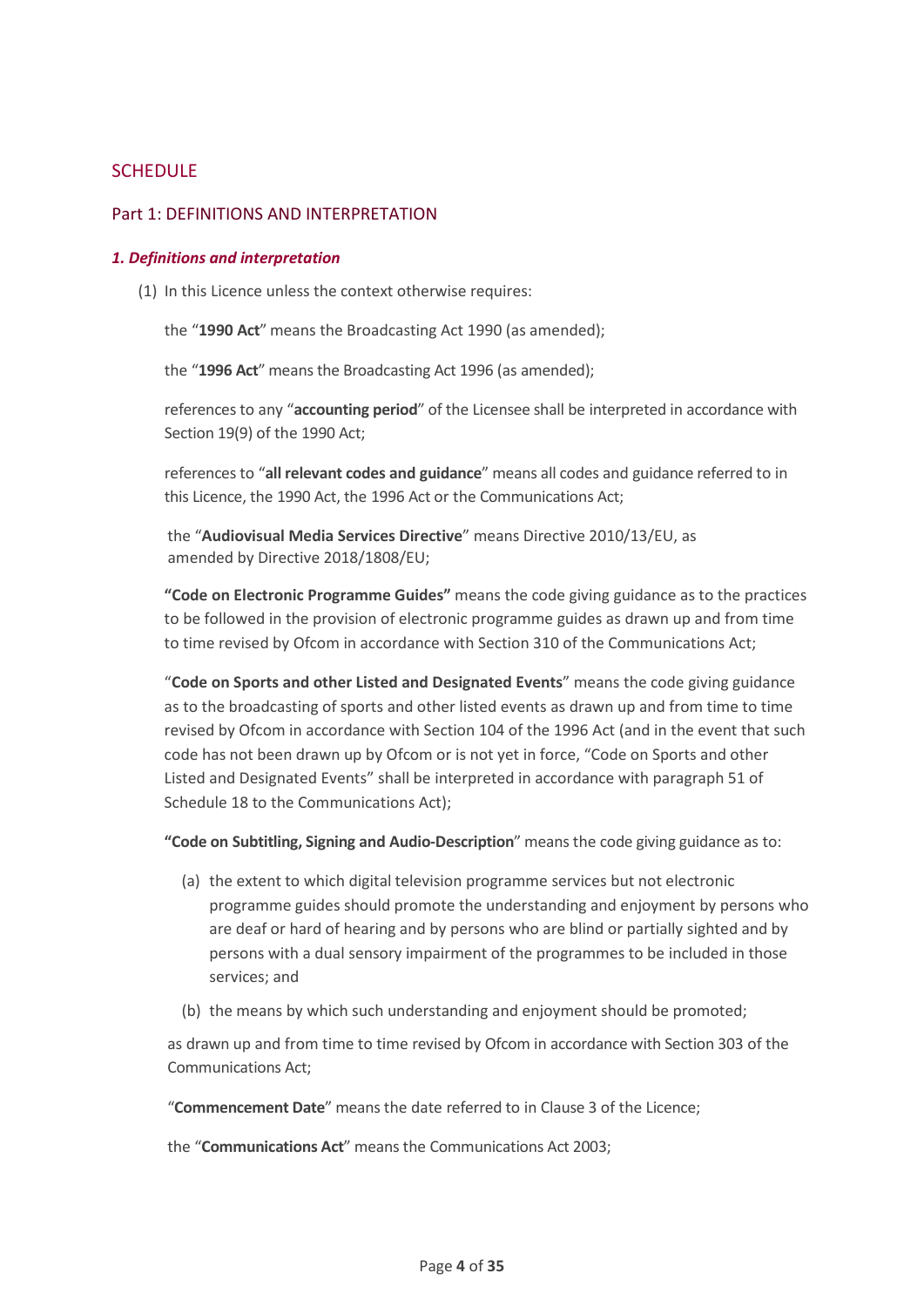"**digital television programme service"** has the meaning given to "digital programme service" in Section 1(4) of the 1996 Act;

"**ECTT Party**" means a state that has signed and ratified the European Convention on Transfrontier Television;

"**electronic programme guide**" and "**EPG**" mean a service which:

- (a) is or is included in a digital television programme service; and
- (b) consists of:
	- (i) the listing or promotion, or both the listing and the promotion, of some or all of the programmes included in any one or more programme services the providers of which are or include persons other than the provider of the guide; and
	- (ii) a facility for obtaining access, in whole or in part, to the programme service or services listed or promoted in the guide;

the "**European Convention on Transfrontier Television**" means the Council of Europe Convention on Transfrontier Television which was opened for signature at Strasbourg on 5th May 1989, as amended by the Protocol which was opened for signature at Strasbourg on 1st October 1998;

"**Fairness Code**" means the code giving guidance as to principles to be observed and practices to be followed in connection with the avoidance of unjust or unfair treatment and unwarranted infringement of privacy in the provision of television and radio services as drawn up and from time to time revised by Ofcom in accordance with Section 107 of the 1996 Act and paragraph 53 of Schedule 18 to the Communications Act;

"**fairness complaint**" shall be interpreted in accordance with Section 110(4) of the 1996 Act;

"**independent productions"** means programmes of such description as the Secretary of State may pursuant to Section 309(2)(b) of the Communications Act from time to time by order specify as describing the programmes that are to be independent productions for the purposes of Section 309(1) of the Communications Act;

"**international obligation of the United Kingdom**" has the meaning given to it in Section 405 of the Communications Act;

"**listed event**" means a sporting or other event of national interest which is for the time being included in the list drawn up and published by the Secretary of State for the purposes of Part IV of the 1996 Act and a **"Group A event**" is a listed event that is for the time being allocated to Group A of that list and a **"Group B event**" is a listed event that is for the time being allocated to Group B of that list:

"**Ofcom**" means the Office of Communications as defined in the Office of Communications Act 2002;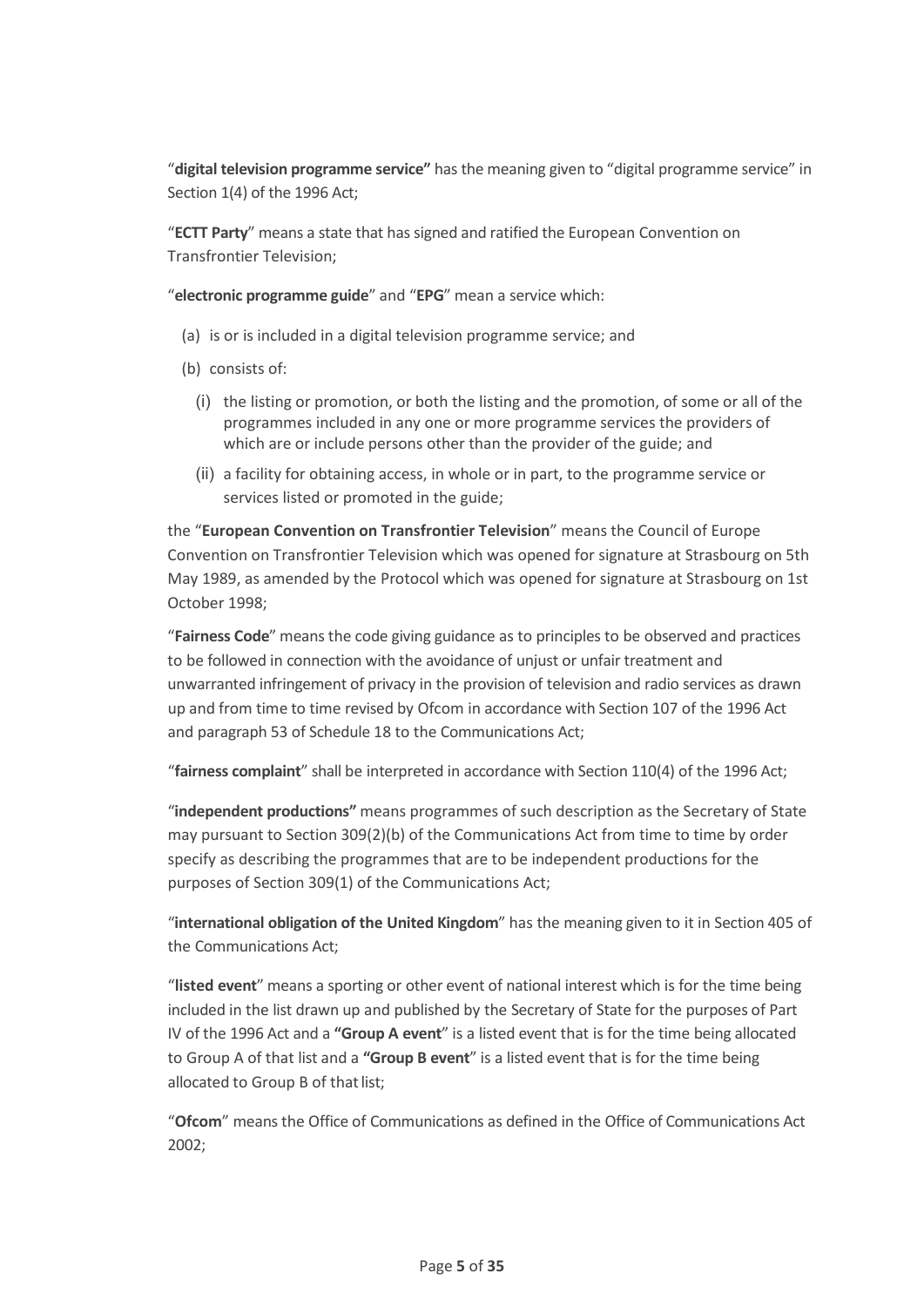"**programme**" unless otherwise stated includes an advertisement and anything included in the Licensed Service;

"**PRS**" means premium rate services;

"**qualifying programmes"** means programmes of such description as the Secretary of State may pursuant to Section 309(2)(a) of the Communications Act from time to time by order specify as describing the programmes that are to be qualifying programmes for the purposes of Section 309(1) of the Communications Act;

"**qualifying revenue**" means, in relation to any accounting period of the Licensee, the aggregate of:

- (a) all payments received or to be received by them or by any connected person:
	- (i) in consideration of the inclusion in the Licensed Service in that period of advertisements or other programmes, or
	- (ii) in respect of charges made by them in that period for the reception of programmes included in the Licensed Service; and
- (b) the amount of any direct or indirect financial benefit derived by the Licensee or any connected person from payments made by any person by way of sponsorship, for the purpose of defraying or contributing towards costs incurred or to be incurred in connection with any programme included in the Licensed Service

ascertained in accordance with Section 19(2) to (6) of the 1990 Act and the Ofcom statement of principles (in force pursuant to paragraph 37 of Schedule 18 to the Communications Act) as from time to time revised by Ofcom in consultation with the Secretary of State and the Treasury pursuant to Part I of Schedule 7 thereto;

"**regulated EPG**" means an electronic programme guide which:

- (a) is provided, under this Licence, by a person who was providing an electronic programme guide under this Licence immediately before exit day,
- (b) is provided by a person designated by the Secretary of State by regulations or by a person having a prescribed connection with a person so designated, or
- (c) falls within a prescribed description;

"**relevant international obligations**" means international obligations of the United Kingdom that are notified to Ofcom by the Secretary of State for the purposes of securing compliance under Condition 17;

"**Standards Code**" means the code or codes governing standards for the content of programmes, including standards and practice in advertising and in the sponsoring of programmes included in television and radio services as drawn up and from time to time revised by Ofcom in accordance with Section 319, 322 and any international obligation specified in a direction given by the Secretary of State under section 335 of the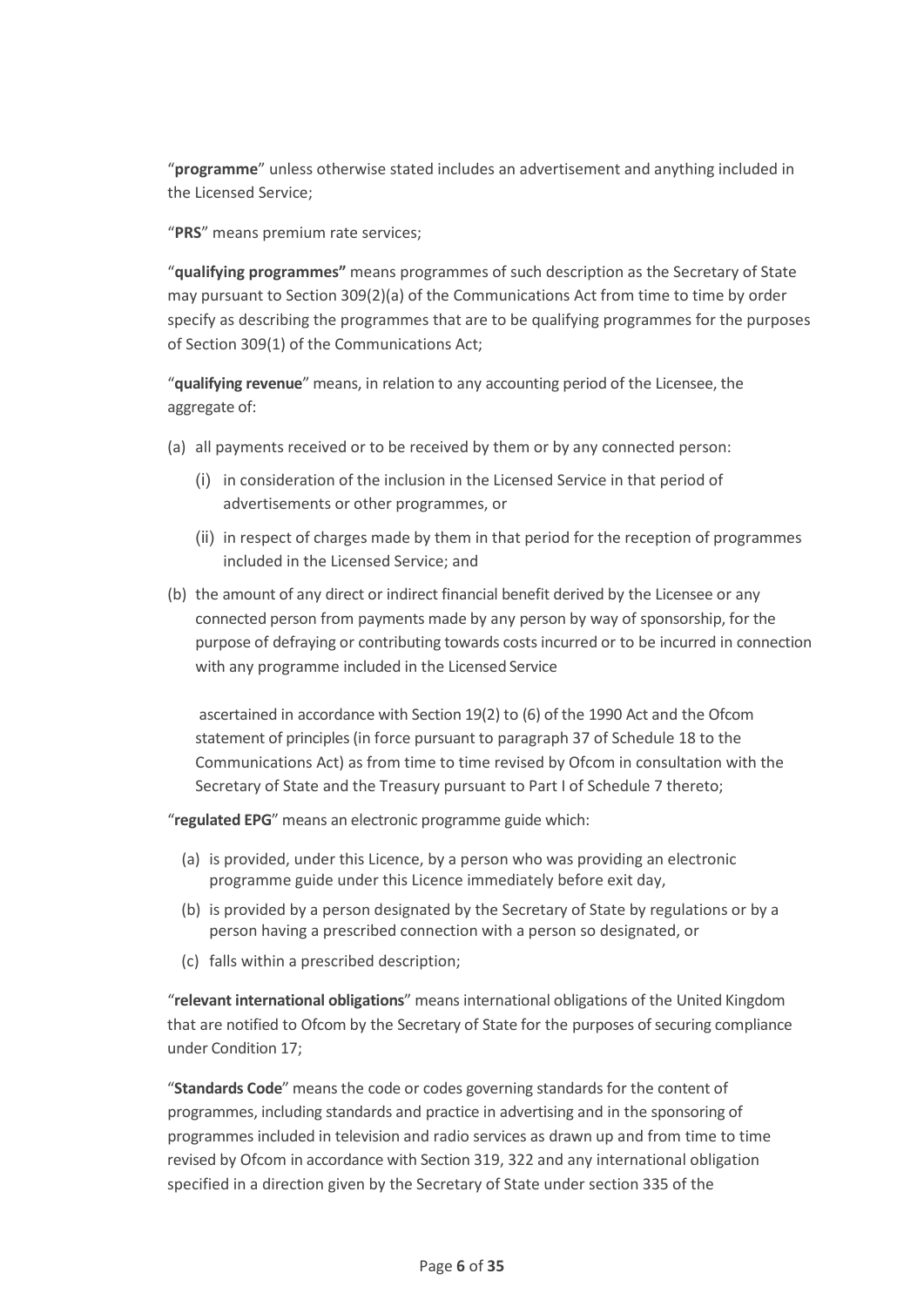Communications Act (and in the event that such code or codes has not or have not been drawn up by Ofcom or is not or are not yet in force, "Standards Code" shall be interpreted in accordance with paragraphs 41 and 43 of Schedule 18 to the Communications Act);

"**Standards Complaint**" means a complaint about the observance of standards set under Section 319, 322 and/or 335 of the Communications Act;

- (2) The Interpretation Act 1978 shall apply for the purpose of interpreting this Licence as if it was an Act of Parliament.
- (3) Any word or expression used in this Licence shall unless otherwise defined herein and/or the context otherwise requires has the same meaning as it has in the 1990 Act, the 1996 Act or the Communications Act, as the case may be.
- (4) For the purposes of interpreting this Licence headings and titles shall be disregarded.
- (5) The statutory references immediately preceding the Conditions in this Licence are for purposes purely of convenience and shall not affect the interpretation or construction of the Licence or limit the statutory basis for the inclusion of the relevant Condition in the Licence.
- (6) Where an order is made under the Deregulation and Contracting Out Act 1994 which authorises a person to exercise any functions of Ofcom, the relevant references in the Licence to Ofcom shall include a reference to that person.
- (7) This Licence shall be governed by English law.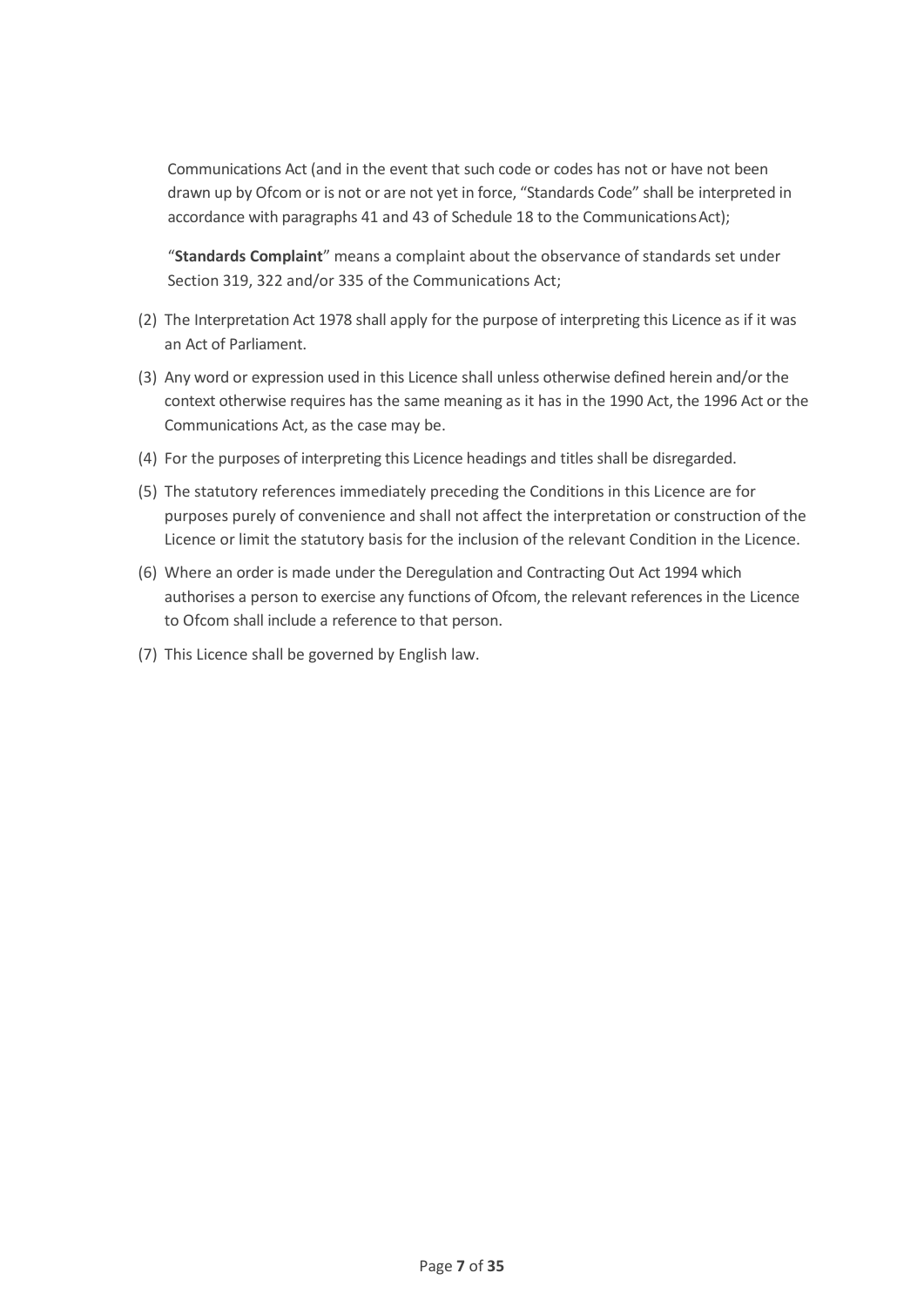## <span id="page-7-0"></span>PART 2: GENERAL CONDITIONS

## <span id="page-7-1"></span>*2. Provision of the digital television programme service by the Licensee*

*Section 18 of the 1996 Act*

(1) The Licensee is hereby authorised to provide the Licensed Service specified in the Annex from the Commencement Date for so long as the Licence remains in force.

## *Section 4(1) of the Broadcasting Act 1990, Article 6 of the European Convention on Transfrontier Television and Article 5 of the Audiovisual Media Services Directive*

- (2) In providing the Licensed Service, the Licensee shall publish or provide recipients of the service with, the following information, upon request:
	- (a) the name of the Licensee;
	- (b) the address of the Licensee;
	- (c) the Licensee's electronic address;
	- (d) confirmation that the service falls under the UK's jurisdiction;
	- (e) the name, address and electronic address of Ofcom as well as the name, address and electronic address of any appropriate co-regulator of Ofcom for any purpose in relation to the Licensee or the Licensed Service, as appropriate; and
	- (f) Only if the Licensed Service is a programme service that is receivable in an ECTT Party other than the United Kingdom:
		- (i) The composition of the Licensee's capital; and
		- (ii) The nature, purpose and mode of financing of the programming service the broadcaster is providing or intends to provide.

#### <span id="page-7-2"></span>*3. Quotas for independent programmes*

*Section 309 of the Communications Act*

- (1) The Licensee shall ensure that in each year not less than 10 per cent. (or other such percentage as the Secretary of State may, from time to time, by order specify pursuant to Section 309(3) of the Communications Act) of the total amount of time allocated to the broadcasting of qualifying programmes included in each service in the Licensed Service is allocated to the broadcasting of a range and diversity of independent productions. For these purposes the reference to a range of independent productions shall be interpreted in accordance with Section 309(2)(c) of the Communications Act.
- (2) For the purposes of Condition 3(1):
	- (a) "**programme**" does not include an advertisement; and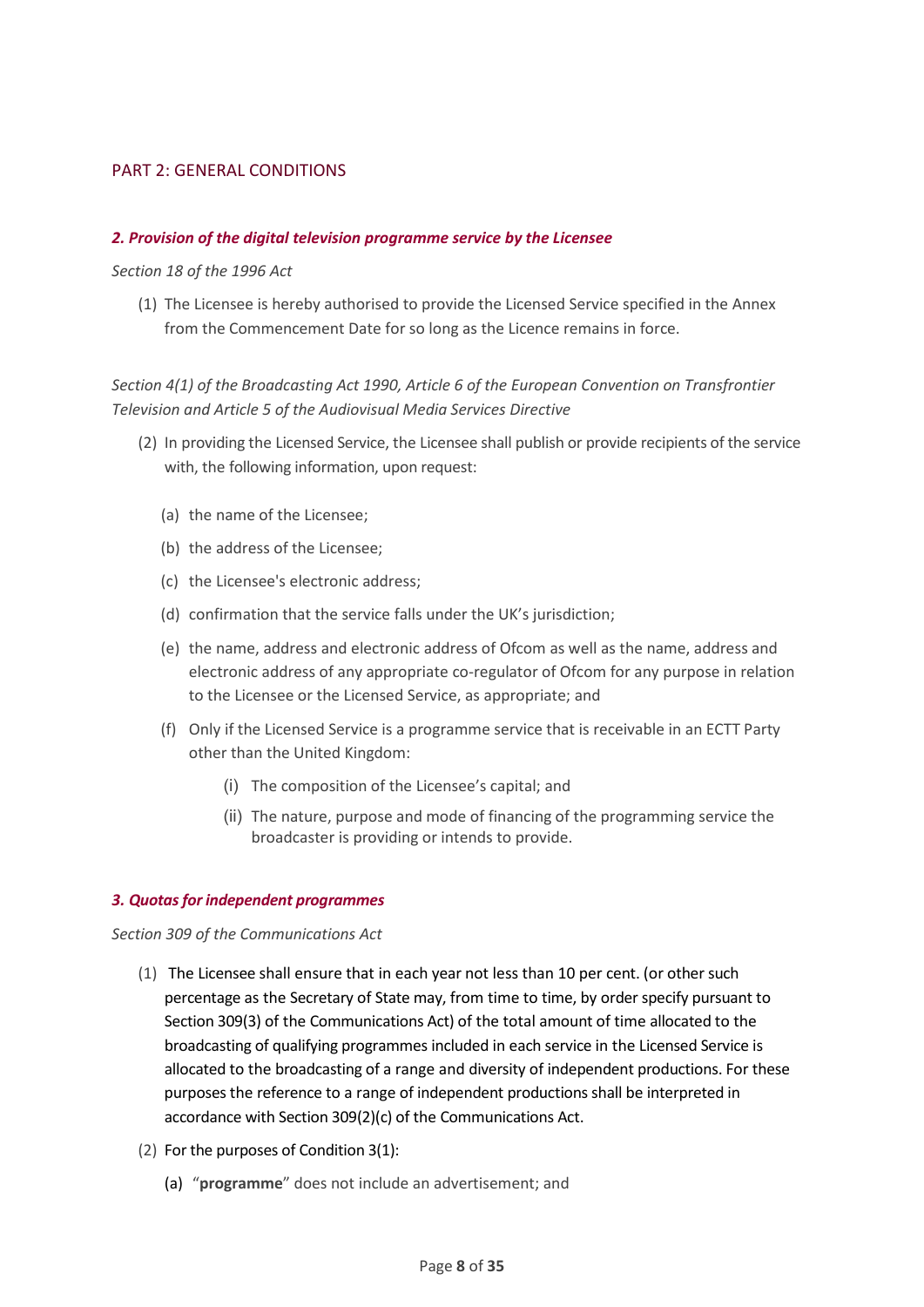- (a) "**year**" means each calendar year commencing on 1 January and ending on 31 December save that:
	- (i) where the Commencement Date does not fall on 1 January, the aggregate of the period preceding the first complete calendar year shall be taken to be a "year"; and
	- (ii) if the Licence is surrendered or revoked and the date of surrender or revocation does not fall on 31 December, the period following the last complete calendar year up to such date shall be taken to be a "year"

## <span id="page-8-0"></span>*4. Fees*

## *Section 4(1)(b), (3) and (4) of the 1990 Act*

- (1) The Licensee shall pay to Ofcom such fees as Ofcom may determine in accordance with the tariff fixed by it and for the time being in force under Section 4(3) of the 1990 Act, details of which, and of any revision thereof, Ofcom shall from time to time publish in such manner as it considers appropriate.
- (2) Payment of the fees referred to in Condition 4(1) shall be made in such manner and at such times as Ofcom shall specify.

## *Section 4(1)(c) of the 1990 Act*

(3) The Licensee shall within 28 days of a request therefore provide Ofcom with such information as it may require for the purposes of determining or revising the tariff referred to in Condition 4(1) above.

## <span id="page-8-1"></span>*5. V.A.T.*

## *Section 4(1)(b) and (d) of the 1990 Act*

- (1) Licensee shall pay any V.A.T. on any supply for V.A.T. purposes by Ofcom under this Licence on presentation of a valid VAT invoice.
- (2) Without limitation to Condition 5(1) above, all sums payable by the Licensee are exclusive of V.A.T. which shall be paid by the Licensee in addition to such sums.
- (3) In this Condition 5 **"V.A.T."** means value added tax chargeable under or pursuant to the Value Added Tax Act 1994, including any amendment to or replacement of that Act, and/or any similar tax.

## <span id="page-8-2"></span>*6. General standards and requirements*

*Sections 319, 320 and 325(1) of the Communications Act*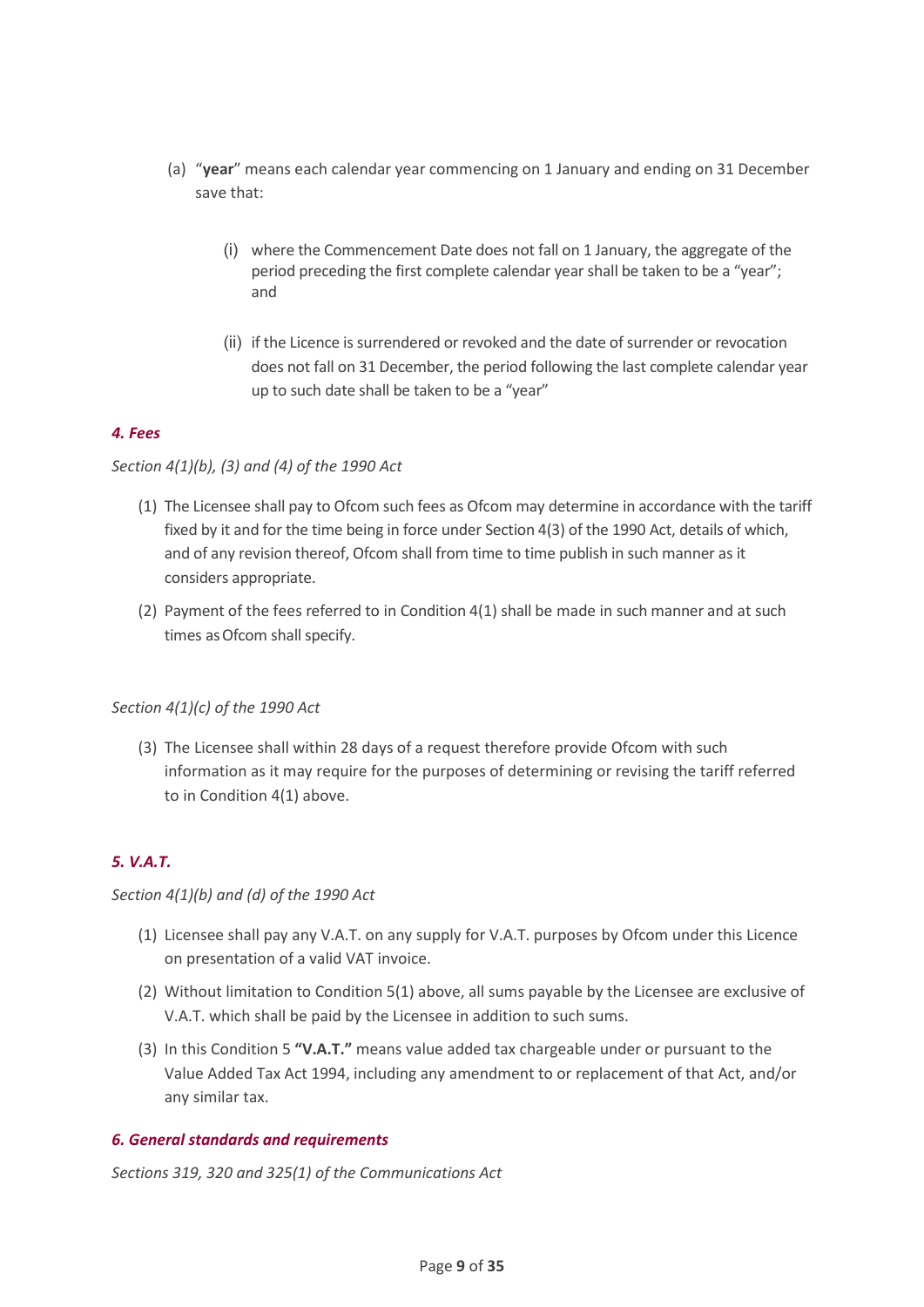The Licensee shall ensure that the provisions of the Standards Code are observed in the provision of the Licensed Service.

## <span id="page-9-0"></span>*6A. Requirements for the handling of communication from viewers*

(1) The Licensee shall be responsible for all arrangements for the management of communication, including telephony, between members of the public and the Licensee or the Licensee's contractors or agents (together here described as "the Licensee") where such communication is publicised in programmes. "Communication" includes, but is not limited to, methods of communication in which consideration is passed between a member of the public and the Licensee directly or indirectly and methods of communication intended to allow members of the public to register with the Licensee indications of preference or intended to allow entry to any competition, game or scheme operated by the Licensee.

(2)

- (a) Arrangements for the management of methods of communication publicised in programmes and intended to allow communication between members of the public and the Licensee must ensure, in particular, that:
	- (i) reasonable skill and care is exercised by the Licensee in the selection of the means of communication and in the handling of communications received;
	- (ii) voting, competitions, games or similar schemes are conducted in such ways as to provide fair and consistent treatment of all eligible votes and entries; and
	- (iii) publicity in programmes for voting, competitions, games or similar schemes is not materially misleading.
- (b) In addition to the requirements in sub-paragraph 2(a), the Licensee shall ensure that the provisions of the code approved by Ofcom for regulating the provision of premium rate services, or in the absence of such a code, the terms of any order made by Ofcom for such purposes, are observed in the provision of the Licensed Service.
- (3)
- (a) The Licensee shall implement and maintain appropriate compliance procedures to ensure arrangements for the management of methods of communication publicised in programmes and intended to allow communication between members of the public and the Licensee fulfil all the requirements set out in paragraph 2 above.
- (b) Where the Licensee uses a Controlled Premium Rate Service as defined under the PRS Condition in force at the time made under section 120 of the Communications Act 2003 as the method of communication for voting or competitions publicised within programme time, the Licensee shall ensure that its compliance procedures include a system of verification by an appropriate independent third party ("the third party"), in accordance with the following requirements: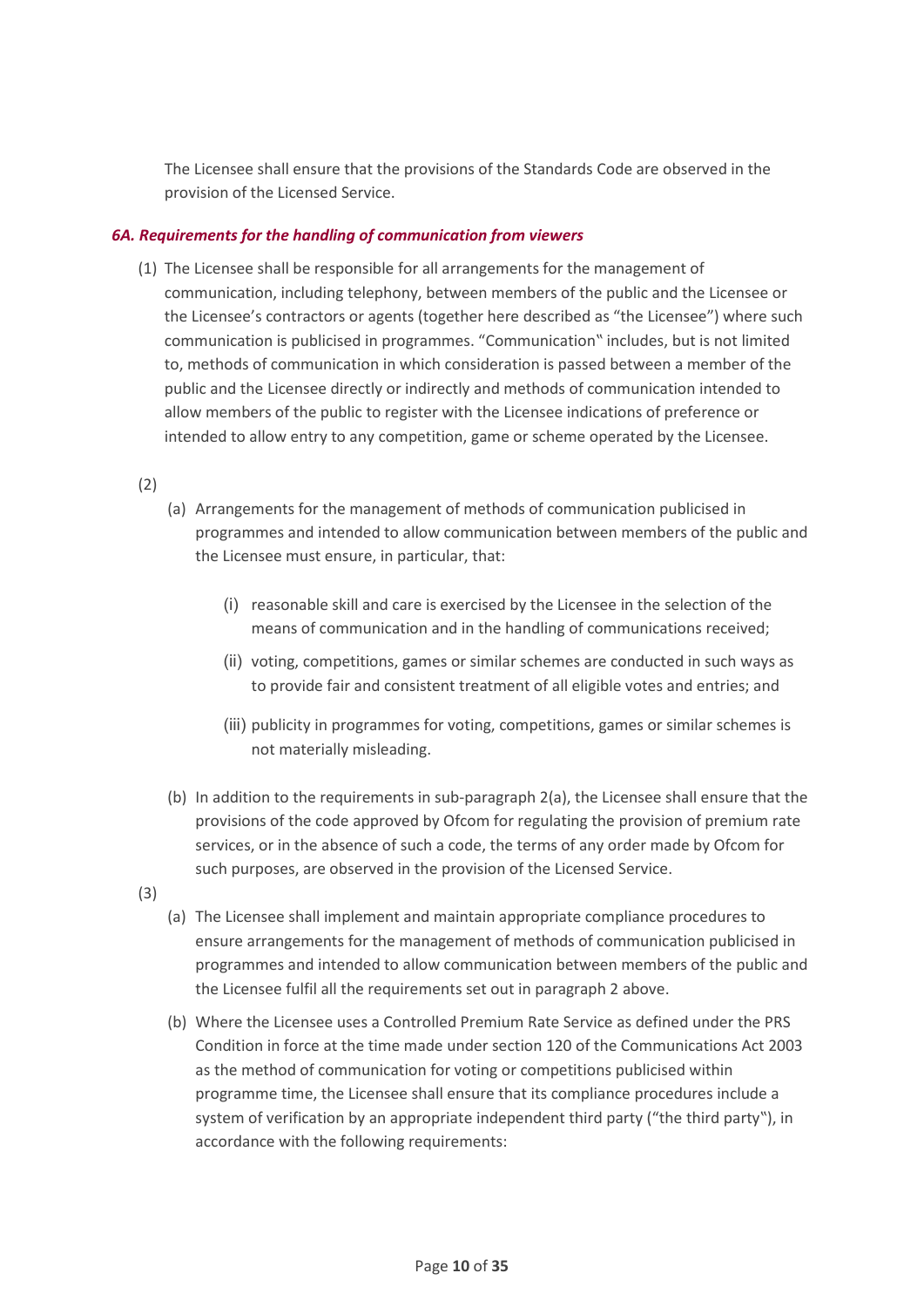- (i) Verification shall include confirmation by the third party that an end-to-end analysis of the technical and administrative systems to be used for the receipt and processing of votes and competition entries from members of the public has been conducted and that such systems fulfil all the requirements set out in paragraph 2 above. All such systems and the analysis of such systems must be fully documented.
- (ii) Verification shall include appropriately regular reviews by the third party of individual programmes. Such reviews must track all votes or competition entries through all stages from receipt, and the results of each review must be fully documented.
- (iii) The Licensee shall ensure that a Director of the Board (or, where there is no Board, an appropriate equivalent) (the designated Director) has specific responsibility for verification.
- (iv) The Licensee shall ensure that the third party provides reports regarding analyses of processes (as specified under sub-paragraph 3(b)(i)) and reviews of individual programmes (as specified under sub-paragraph 3(b)(ii)) to the designated Director. If significant irregularities or other problems are discovered, the Licensee shall ensure that these are reported forthwith to Ofcom.
- (v) The Licensee shall provide forthwith and in an appropriate form any information requested by Ofcom regarding verification.
- (vi) The Licensee shall retain for at least two years all relevant data regarding votes and competition entries from callers by means of Controlled Premium Rate Services and all documentation regarding the verification of its systems (as specified under sub-paragraph 3(b)(i)) and the reviews of individual programmes (as specified under sub- paragraph 3(b)(ii)).
- (vii)The Licensee shall publish annually a statement signed by the designated Director confirming that they are satisfied that the Licensee has in place suitable procedures to fulfil the requirements of paragraph 3(b) and confirming the name of the third party engaged by the Licensee to fulfil the requirements of paragraph 3(b).

## <span id="page-10-0"></span>*6B. ECTT Standards*

## *Regulation 7 of SI 2019/224*

- (1) This Condition applies if, and throughout the period during which, the Licensed Service:
	- (a) can be received by the general public in all parts of another ECTT Party using standard consumer equipment; and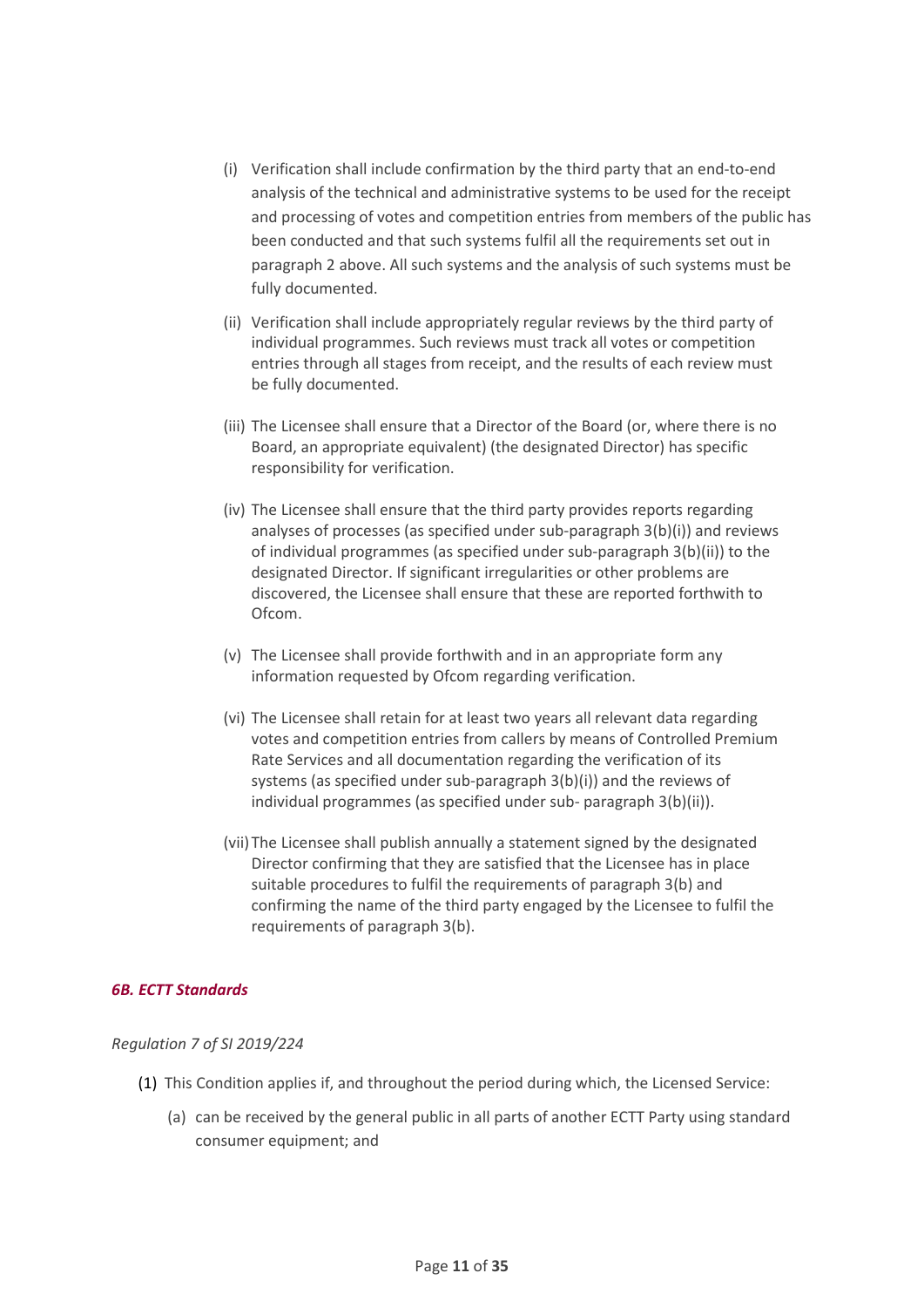- (b) can be accessed in the relevant Party by means of an electronic programme guide which—
	- (i) is licensed or otherwise regulated under the law of the relevant Party, or
	- (ii) if the relevant Party is a Party other than the United Kingdom whose law does not regulate the provision of electronic programme guides, is provided by a person whose head office is in the relevant Party.

## *Section 335 of the Communications Act, Article 16 ECTT*

(2) If this Condition 6B applies, the Licensee shall not broadcast advertising and tele-shopping which are specifically and with some frequency directed to audiences in a single ECTT Party other than the UK, in a way which that other ECTT Party has determined contravenes the rules of that ECTT Party, unless the rules concerned establish a discrimination between advertising and teleshopping transmitted by broadcasters within and outside the jurisdiction of that ECTT Party.

## <span id="page-11-0"></span>*7. Listed events*

*Section 101(1) of the 1996 Act (see also Section 300(2) of the Communications Act)*

(1) The Licensee shall comply in all respects with the listed events provisions of the 1996 Act and, for the avoidance of doubt, provisions contained in this Condition 7 that derive from amendments made to the 1996 Act by the Communications Act shall apply only from such time as the relevant Sections of that Act are commenced.

*Section 104ZA and 101(1)(C) of the 1996 Act (see Section 302(1) of the Communications Act)*

- (2) The Licensee shall not include within the Licensed Service (the **"first service"**) live coverage of the whole or any part of a listed event unless:
	- (a)
- (i) another person who is providing a service falling within Section 98(1)(a) of the 1996 Act (the "second service") has acquired the right to include in the second service live coverage of the whole of the event or of that part of the event; and
- (ii) the area for which the second serviceis provided consists of or includes the whole, or substantially the whole, of the area for which the first service is provided; or
- (b) Ofcom has consented in advance to inclusion of that coverage in the first service; or
- (c) the event is a Group B event for which rights to provide coverage have been acquired by one or more other persons in addition to the Licensee; and
	- (i) that additional coverage constitutes adequate alternative additional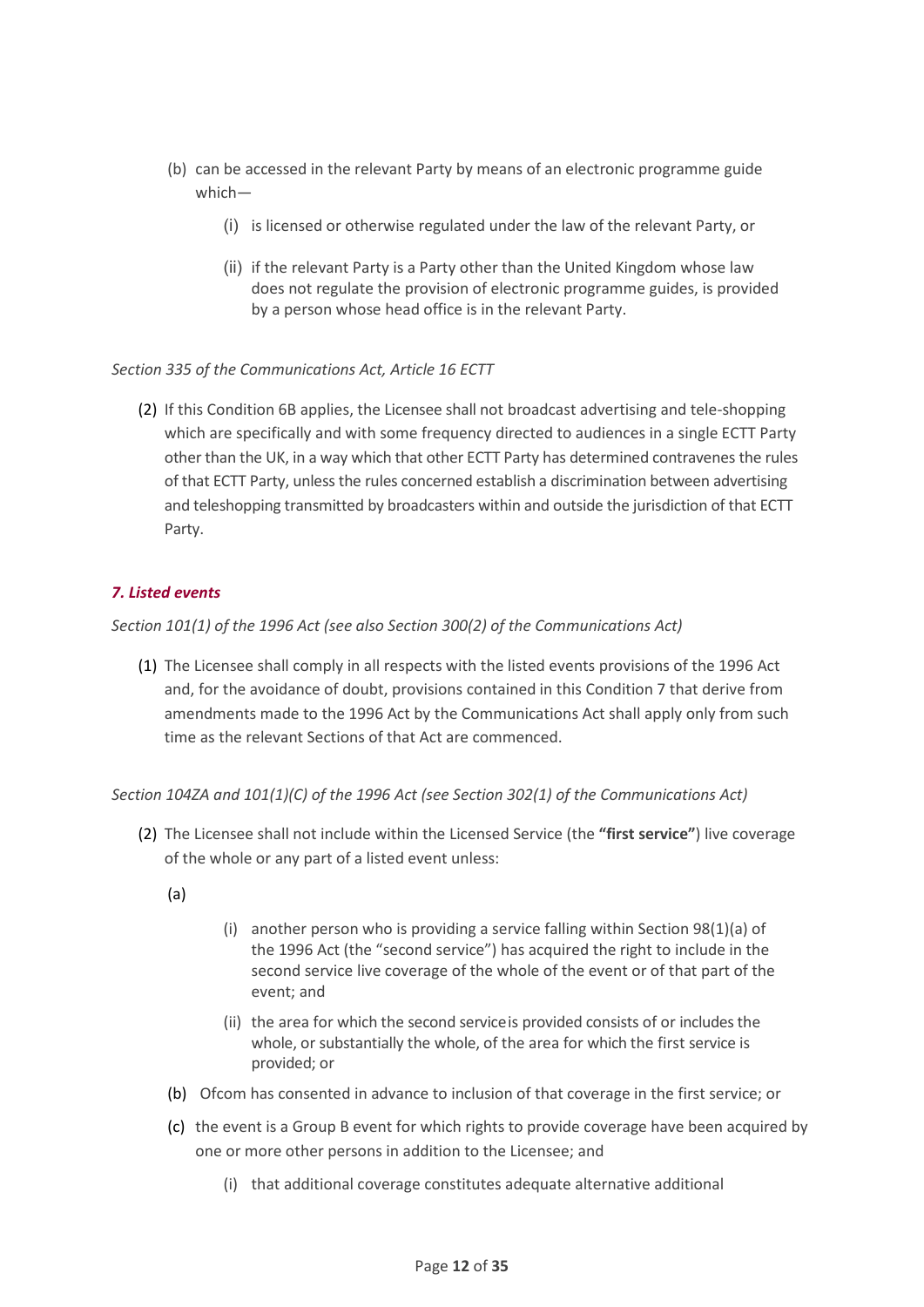coverage of the event; and

(ii) the person or persons who have acquired rights to provide the additional coverage satisfy the requirements in relation to that coverage of any regulations made by Ofcom in accordance with Section 104ZA of the 1996 Act.

*Section 97(5)(a) of the 1996 Act (see also Section 299(3) of the Communications Act)*

- (3) Condition 7(2) shall not apply where:
	- (a) the Licensee is exercising rights acquired before 1st October 1996; and
	- (b) the Licensee is exercising rights acquired in relation to an event listed after 1st October 1996 where such rights were acquired before the date referred to in Section 97(5)(a) of the 1996 Act.

*Section 97(5A) and (5B) of the 1996 Act (see Section 299(4) of the Communications Act)*

- (4) The allocation or transfer of an event to Group A:
	- (a) shall not affect the validity of rights acquired in relation to that event where such rights were acquired before the date referred to in Section 97(5A) of the 1996 Act; and
	- (b) where the Secretary of State makes a direction in accordance with Section 97(5B), will not affect the application of Condition 7(2)(c) which will continue to apply in relation to a Group B event that is transferred to Group A as if the event remained a Group B event.

*Section 101(1)(b) of the 1996 Act (see also Section 300(2) of the Communications Act)*

(5) Except where otherwise stated, this Condition 7 applies to the Licensed Service if and to the extent that the Licensed Service is made available (within the meaning of Part 3 of the Communications Act) for reception by members of the public in the United Kingdom or in any area of the United Kingdom.

## *Section 101A and 101B(1) of the 1996 Act*

- (6) The Licensee shall not, without the previous consent of Ofcom, exercise any rights to televise, for reception in an EEA State the whole or part of an event:
	- (a) that has been designated by that EEA State, and notified by it to the European Commission, in accordance with Article 14 of the Audiovisual Media Services Directive, as being of major importance to its society; and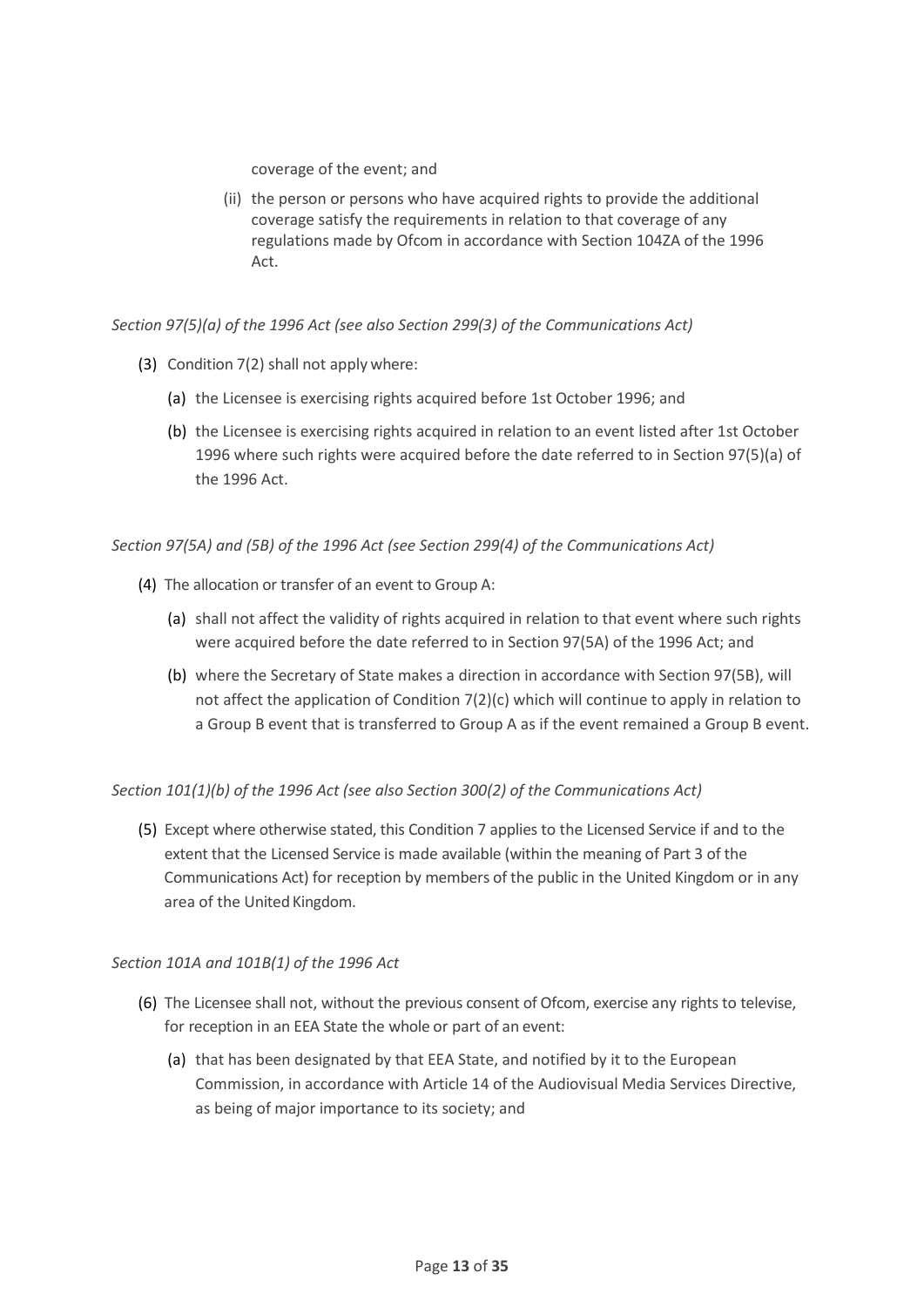(b) where a substantial proportion of the public in that State is deprived of the possibility of following that event by live or deferred coverage on free television as determined by that State in accordance with Article 14 of the Audiovisual Media Services Directive.

This Condition is without prejudice to the Licensee's right of access to events of high interest to the public for the purpose of short news reports pursuant to Article 15 of the Audiovisual Media Services Directive.

## *Section 101B(1A) of the 1996 Act*

- (6A) The Licensee shall not, without the previous consent of Ofcom, exercise any rights to televise, for reception in another ECTT Party the whole or part of an event:
	- (a) that has been designated by that other ECTT Party, and published by the Standing Committee of the European Convention on Transfrontier Television, in accordance with Article 9a of that treaty, as being of major importance to its society; and
	- (b) where a substantial proportion of the public in that Party is deprived of the possibility of following that event by live or deferred coverage on free television, as determined by that Party in accordance with any guidelines issued by the Standing Committee of the European Convention on Transfrontier Television.

This Condition is without prejudice to the Licensee's right to broadcast short reports of events of high interest to the public pursuant to Article 9 of the European Convention on Transfrontier Television.

## *Section 104ZA of the 1996 Act (see Section 302(1) of the Communications Act) and Section 104(1) of the 1996 Act (see also Section 301(1) of the Communications Act)*

- (7) For the purposes of this Condition 7:
	- (a) the circumstances in which the televising of listed events generally, or of a particular listed event, is, or is not, to be treated as live for the purposes of Part IV of the 1996 Act shall be determined in accordance with the regulations referred to in Condition 7(2)(c)(ii) above;
	- (b) what is (whether generally or in relation to particular circumstances) to be taken to represent the provision of adequate alternative coverage shall be determined in accordance with the regulations referred to in Condition 7(2)(c)(ii) above;
	- (c) guidance as to the matters which Ofcom will take into account in determining:
		- (i) whether to give or revoke their consent for the purposes of Condition 7(1) and 7(6); and
		- (ii) whether to take action pursuant to Condition 26(4)(a) or 26(4)(b) in circumstances where the Licensee fails to comply with Conditions 7(2) or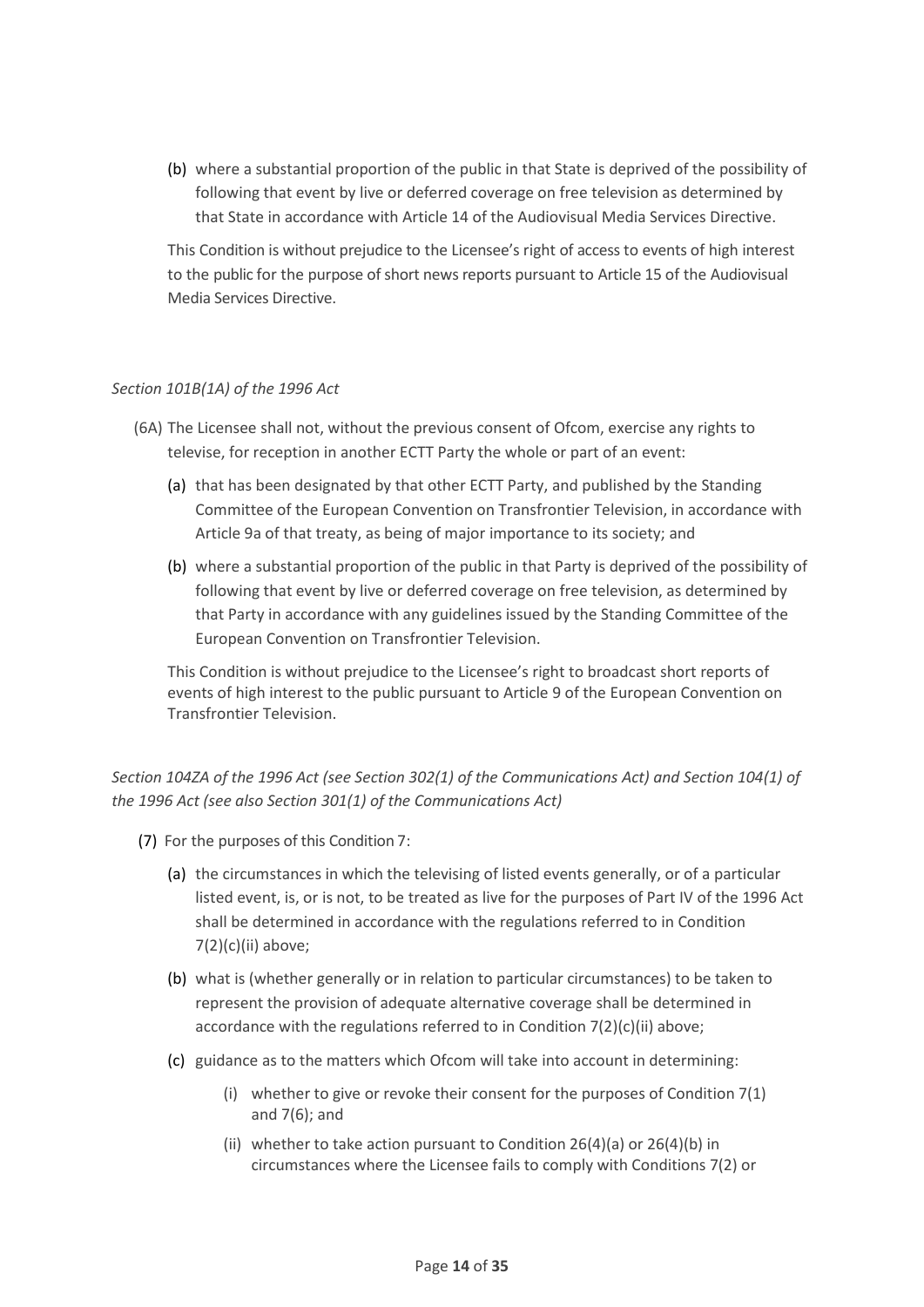7(6), shall be provided in the Code on Sports and Other Listed and Designated Events.

(8) The Licensee shall supply to Ofcom such information as Ofcom may reasonably require to determine the Licensee's compliance with this Condition 7 and for the purposes of determination made by it pursuant to Section 102 or Section 103 of the 1996 Act;

## <span id="page-14-0"></span>*8. Advertising and sponsorship standards and requirements*

#### *Section 322 of the Communications Act*

- (1) The Licensee shall comply with all directions, whether general or specific and/or qualified or unqualified, given to them by Ofcom with respect to:
	- (a) the maximum amount of time to be given over to advertisements in any hour or other period;
	- (b) the minimum interval which must elapse between any two periods given over to advertisements;
	- (c) the number of such periods to be allowed in any programme or in any hour or day; and
	- (d) the exclusion of advertisements from a specified part of the Licensed Service;

which directions may make different provision for different parts of the day, different parts of the week, different types of programmes or for other differing circumstances.

## *Sections 325(4) and (5) and 321(4) of the Communications Act*

- (2) The Licensee shall comply with all directions given to them by Ofcom with regard to advertisements or methods of advertising or sponsorship, including directions with respect to:
	- (a) the exclusion from the Licensed Service of a particular advertisement, or its exclusion in particular circumstances;
	- (b) the descriptions of advertisements and methods of advertising to be excluded from the Licensed Service (whether generally or in particular circumstances); and
	- (c) the forms and methods of sponsorship to be excluded from the Licensed Service (whether generally or in particular circumstances);

## *Section 121 to 123 and 321(4) of the Communications Act*

(3) The Licensee shall ensure that the provisions of the code approved by Ofcom for regulating the provision of premium rate services, or in the absence of such a code, the terms of any such order made by Ofcom for such purposes, are observed in the provision of the Licensed Service.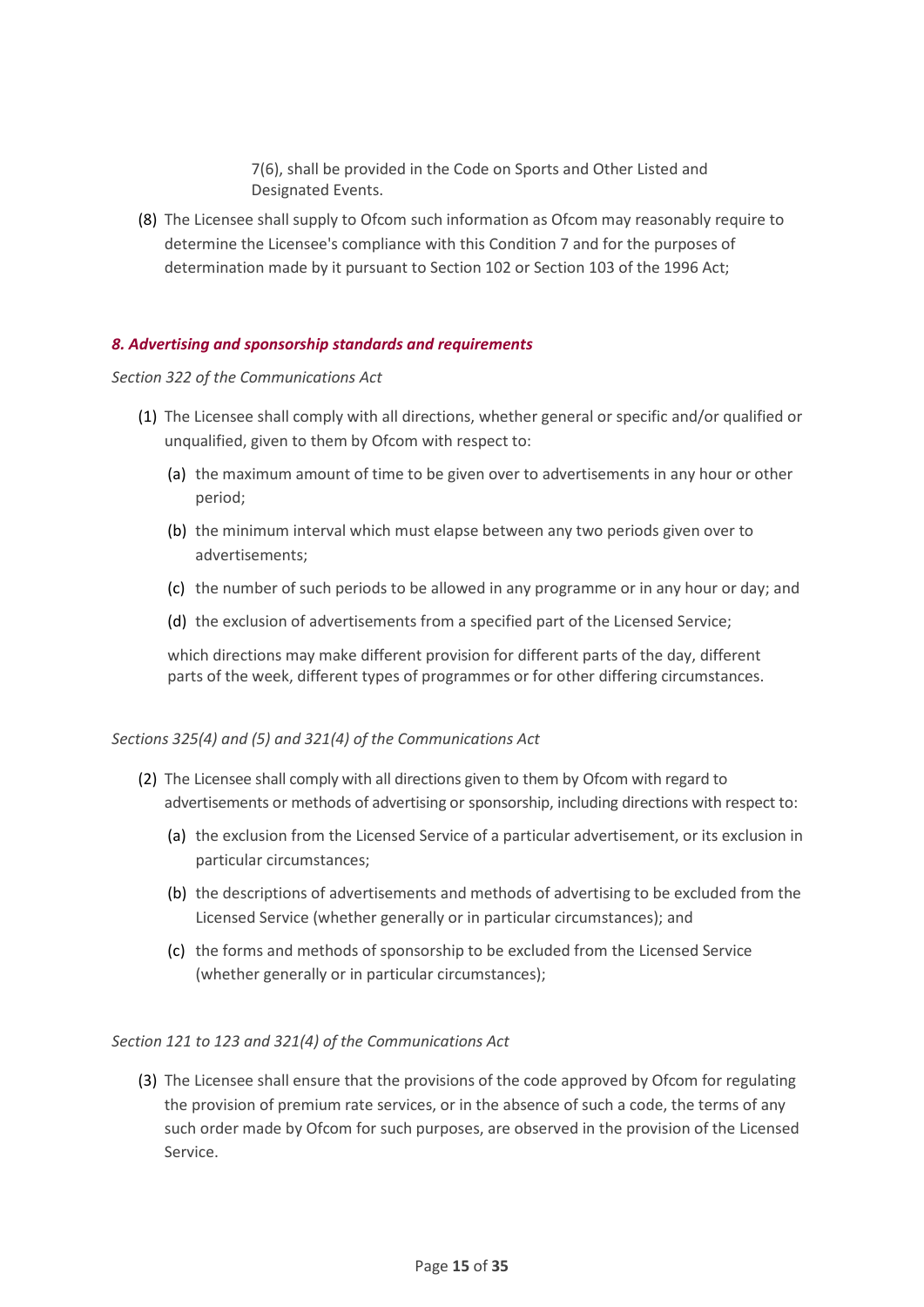## *Section 321(1) and 321(4) of the Communications Act*

(4) The Licensee shall ensure that the provisions of the Standards Code set to secure the objectives in Section 319(2)(a) and (g) to (j) of the Communications Act and relating to standards and practice in advertising and sponsorship of programmes and any prohibitions of advertisements and forms and methods of advertising or sponsorship of programmes are observed in the provision of the Licensed Service.

## *Section 321(4) of the Communications Act*

(5) The Licensee shall supply to Ofcom details, in whatever form and within such period as Ofcom may reasonably require, of any particular advertisement or any class of advertisement specified by Ofcom or any sponsored programme which Ofcom shall from time to time request.

## <span id="page-15-0"></span>*9. Subtitling, signing and audio-description*

*Section 307(1) of the Communications Act and Section 303(12)(d) of the Communications Act*

- (1) The Licensee shall ensure that the provisions of the Code on Subtitling, Signing and Audio-Description are observed in the provision of the Licensed Service.
- (2) This Condition shall not apply if the Licensed Service is an EPG or to any EPG included in the Licensed Service.

## <span id="page-15-1"></span>*10. Retention and production of recordings*

## *Section 325(1) and (2) of the Communications Act*

(1) The Licensee shall adopt procedures acceptable to Ofcom for the retention and production of recordings of the Licensed Service's broadcast output in sound and vision. If the Licensed Service is an EPG, it may instead adopt procedures acceptable to Ofcom for the retention and production of the information contained in the EPG in human-readable form. The EPG data should be clearly visible as well as the relevant channel, time, date and region.

## *Section 334(1) of the Communications Act*

- (2) In particular, the Licensee shall:
	- (a) make and retain or arrange for the retention of a recording in sound and vision of every programme included in the Licensed Service for a period of 90 days from the date of its inclusion therein. If the Licensed Service is an EPG, it may instead make and retain or arrange for the retention of the information contained in the EPG in human-readable form for the same period; and
	- (b) at the request of Ofcom forthwith produce to Ofcom any such recording or information for examination or reproduction; and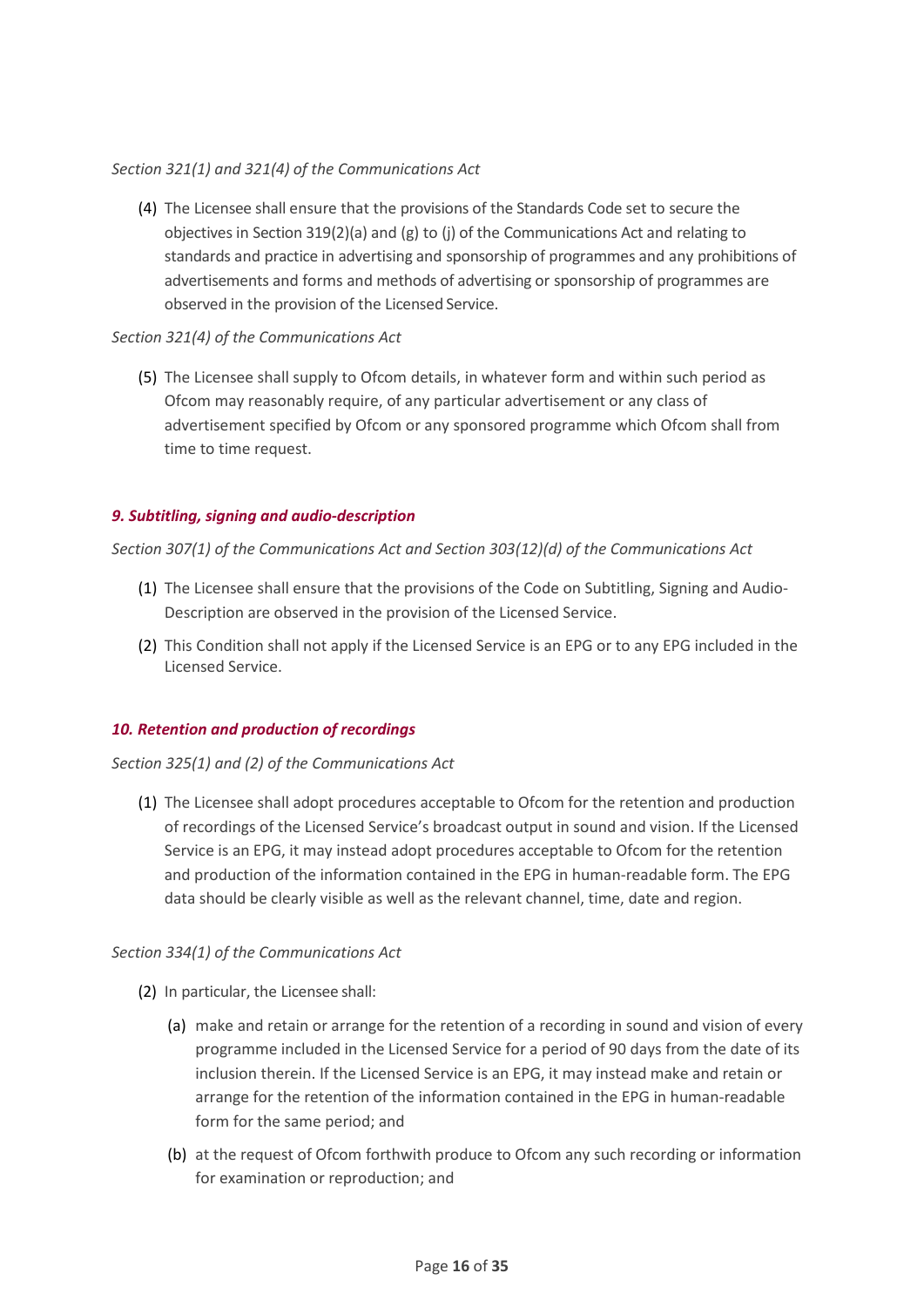(c) at the request of Ofcom forthwith produce to Ofcom any script or transcript of a programme included in the Licensed Service which they are able to produce to it.

## <span id="page-16-0"></span>*11. General provision of information to Ofcom*

*Section 4(1)(c), 5(1)(a) and 19 of the 1990 Act Section 143(5) of the 1996 Act* 

- (1) The Licensee shall furnish to Ofcom in such manner and at such times as Ofcom may reasonably require such documents, accounts, returns, estimates, reports, notices or other information as Ofcom may require for the purpose of exercising the functions assigned to it by or under the 1990 Act, the 1996 Act, or the Communications Act and in particular (but without prejudice to the generality of the foregoing):
	- (a) a declaration as to its corporate structure (or the equivalent if the Licensee is not a body corporate) in such form and at such times as Ofcom shall specify; and
	- (b) such information as Ofcom may reasonably require from time to time for the purposes of determining whether the Licensee on any ground is a disqualified person by virtue of any of the provisions in Section 143(5) of the 1996 Act and/or Schedule 2 to the 1990 Act or contravenes requirements imposed by or under Schedule 14 of the Communications Act; and
	- (c) income and expenditure returns and supplementary annexes (including, without limitation, such information as Ofcom shall require from time to time in relation to the shares of multiplex revenue attributable to the Licensee (as determined in accordance with Section 15 of the 1996 Act) in relation to such accounting periods as Ofcom may specify;
	- (d) annual statements of their qualifying revenue in respect of each entire accounting period of them in such form as Ofcom shall require.

## <span id="page-16-1"></span>*12. Notifications to Ofcom*

*Section 19(3) of the 1996 Act (see also paragraph 91 of Part 2, Schedule 15 to the Communications Act)*

- (1) The Licensee shall:
	- (a) on entering into any agreement with the provider of a television multiplex service or general multiplex service for the provision of a digital television programme service provided under this Licence to be broadcast by means of that provider's service, notify Ofcom in such form and manner as Ofcom may from time to timerequire:
	- (i) of the identity of the service by means of which it will be broadcast;

(ii) of the characteristics of the digital television programme service to which the agreement relates;

(iii) of the period during which the digital television programme service will be provided; and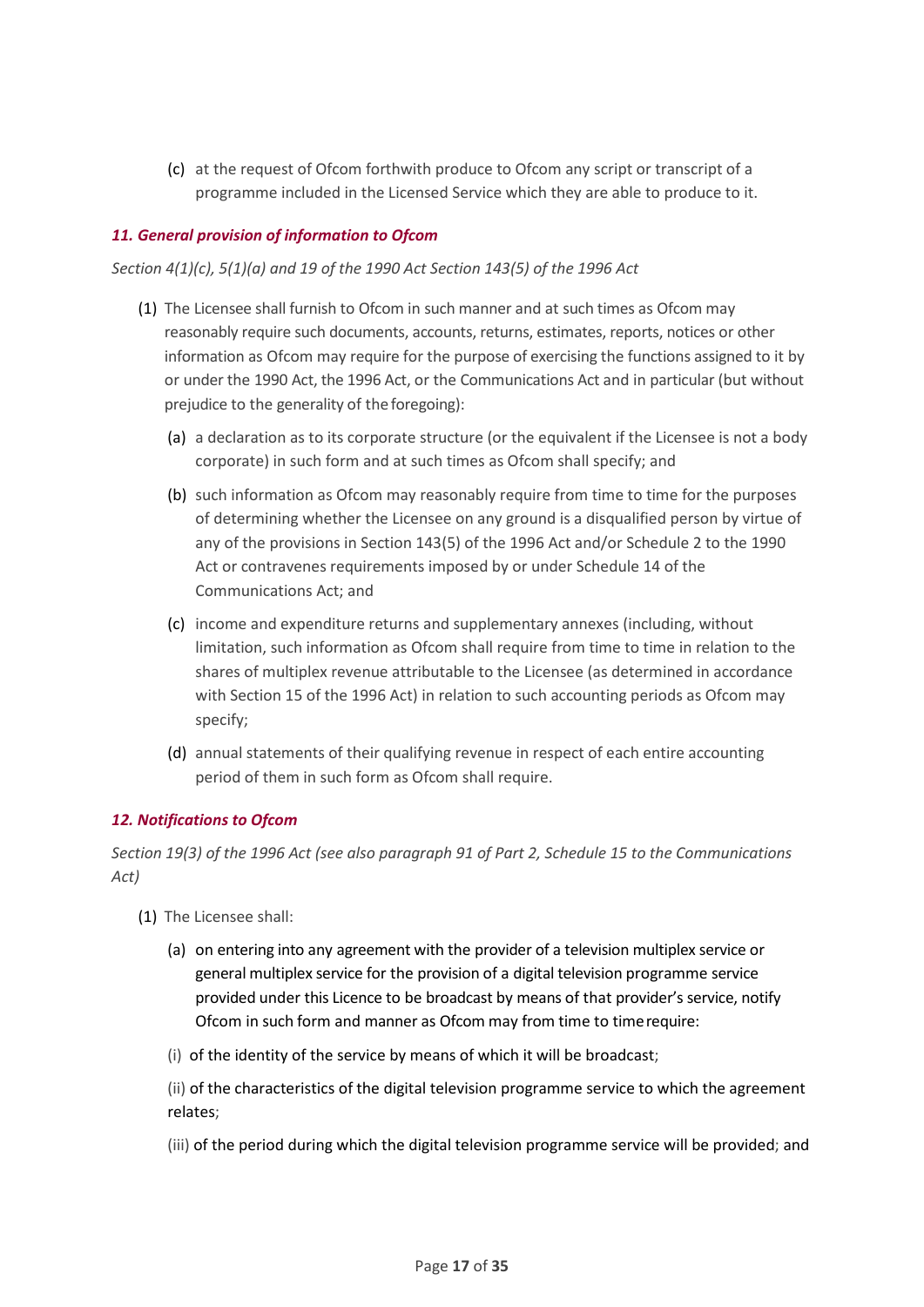(iv) where under the agreement the Licensee will be entitled to the use of a specified amount of digital capacity, of that amount.

- (b) when any such agreement is varied so far as it relates to any of the matters mentioned in Condition 12(1)(a) above, notify Ofcom of the variation so far as relating to those matters; and
- (c) where the Licensee is providing a digital television programme service under this Licence to the provider of a television multiplex or general multiplex service in accordance with such an agreement as is mentioned in Condition 12(1)(a) above but intends to cease doing so, notify Ofcom of that fact and of the date on which they intend to cease doing so.

## *Section 5(5) of the 1990 Act*

- (2) The Licensee shall inform Ofcom forthwith in writing if:
	- (a) the Licensee becomes aware that any order is made or any resolution is passed or other action is taken for the dissolution, termination of existence, liquidation (whether compulsory or voluntary), or winding up of the Licensee (otherwise than for the purpose of reconstruction or amalgamation made whilst the Licensee is solvent and previously approved in writing by Ofcom in accordance with Condition 15 below) or a liquidator, trustee, receiver, administrative receiver, administrator, manager or similar officer is appointed in respect of the Licensee, or in respect of all or any part of their assets; or
	- (b) the Licensee makes or proposes to enter into any scheme of compromise or arrangement with their creditors, save for the purposes of amalgamation or reconstruction whilst the Licensee is solvent; or
	- (c) the Licensee permits an execution to be levied against their assets and/or chattels and allows such execution to remain outstanding for more than 14 days; or
	- (d) the Licensee becomes aware that any person having control of the Licensee does or is subject to any of the events specified in Condition 12(2)(a) to (c) above; or
	- (e) anything analogous to or having a substantially similar effect to any of the events specified in Condition 12(2)(a) to (d) above occurs under the laws of any applicable jurisdiction.

## *Sections 3(6) and (7) and 4(1)(c) of the 1990 Act*

(3) The Licensee shall inform Ofcom when final judgment is awarded against them in any court proceedings brought against them in respect of the inclusion in the Licensed Service of any defamatory, seditious, blasphemous or obscene matter or any matter which constitutes an injurious falsehood or slander of title or any tort or an infringement of any copyright, moral right, right in a performance, design right, registered design, service mark, trademark, letters patent or other similar monopoly right or a contravention of the provisions of the Official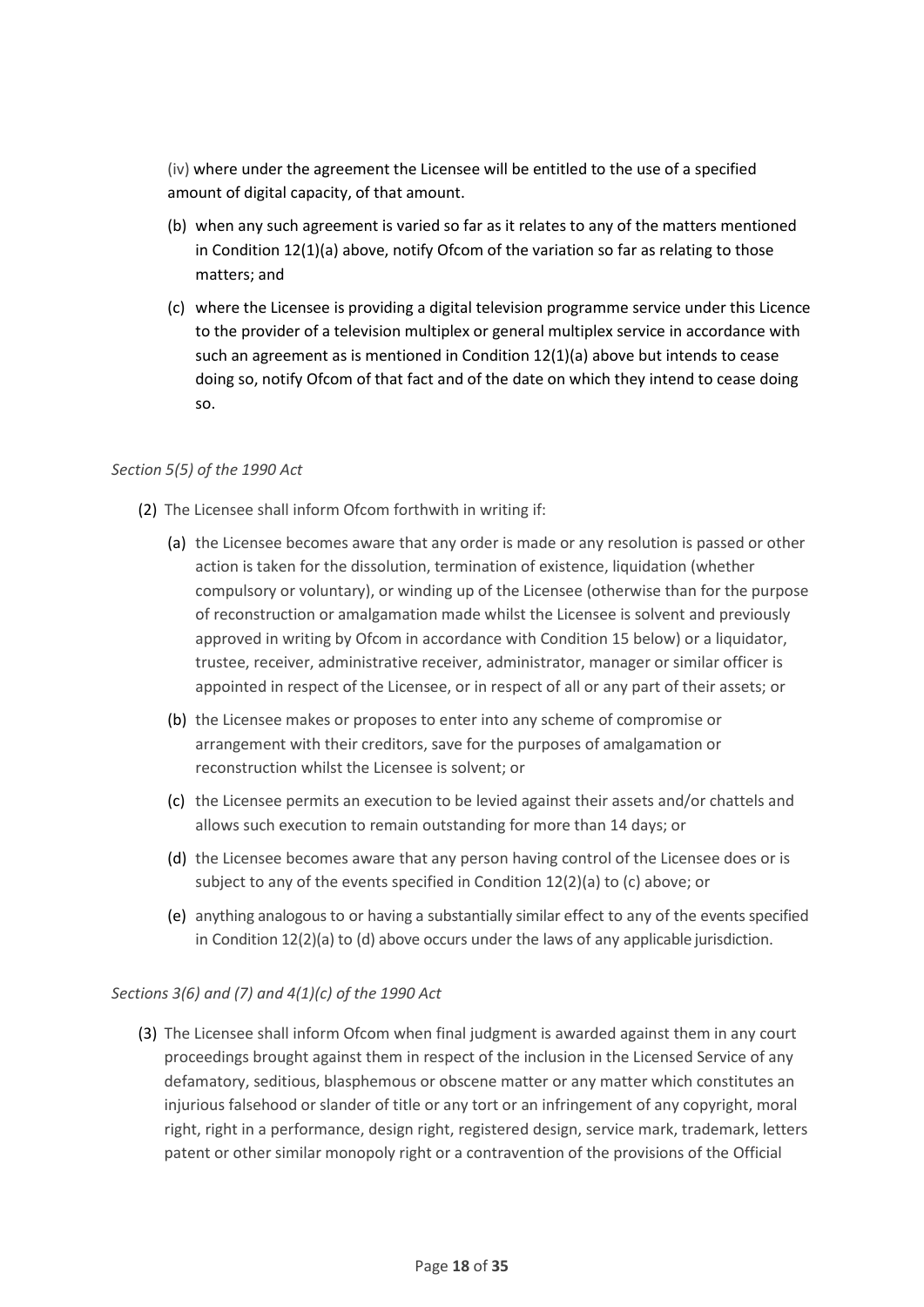Secret Acts or of any statutory enactment or regulation for the time being in force or a criminal offence or contempt of Court or breach of Parliamentary privilege.

(4) The Licensee shall inform Ofcom if they or any individual having control over them within the meaning of paragraph 1(3), Part I of Schedule 2 to the 1990 Act, is sentenced to a term of imprisonment (including a suspended term) on conviction of a criminal offence.

## *Article 1(3)(b) of the Audiovisual Media Services Directive*

- (5) The Licensee shall notify Ofcom of any change that may affect the criteria under which the Licensed Service falls under the jurisdiction of the UK as soon as reasonably practicable.
- (6) The Licensee shall notify Ofcom if there is a change in the persons having control over the Licensee within the meaning of Schedule 2, Part I paragraph 1(3) of the 1990 Act.

In particular (but without prejudice to the generality of the foregoing) the Licensee shall notify Ofcom as soon as reasonably practicable:

- (a) of any changes to persons that hold a 'majority interest' in the Licensee;
- (b) of any changes to persons who exercise 'de facto' control over the Licensee; and
- (c) if any person in control of the Licensee enters into a 'control arrangement'.
- (7) For the purposes of Condition 12(6)(a) to (c):
	- (a) a person holds a 'majority interest' where they hold, or are beneficially entitled to, more than 50 per cent of the equity share capital, or possess more than 50 per cent of the voting power in the company;
	- (b) a person can exercise 'de facto control' where they do not have a majority interest, but are regarded as controlling a company where it is reasonable, having regard to all the circumstances, to expect that they would (if they chose to) be able in most cases or in significant respects, by whatever means and whether directly or indirectly, to achieve the result that affairs of the body are conducted in accordance with their wishes;
	- (c) a person in control of the Licensee enters into a 'control arrangement' where they hold, or are beneficially entitled to, 50 per cent of the company's equity share capital, or possess 50 per cent of the voting power in the company, and have an arrangement with any other participant in the company as to how any voting power possessed by either of them is to be exercised or not. 'Arrangement' includes any agreement or arrangement whether or not it is, or is intended to be, legally enforceable; and
	- (d) a person shall be treated—
		- (i) as holding, or being beneficially entitled to, any equity share capital which is held by a body corporate which they control or to which such a body corporate is beneficially entitled, and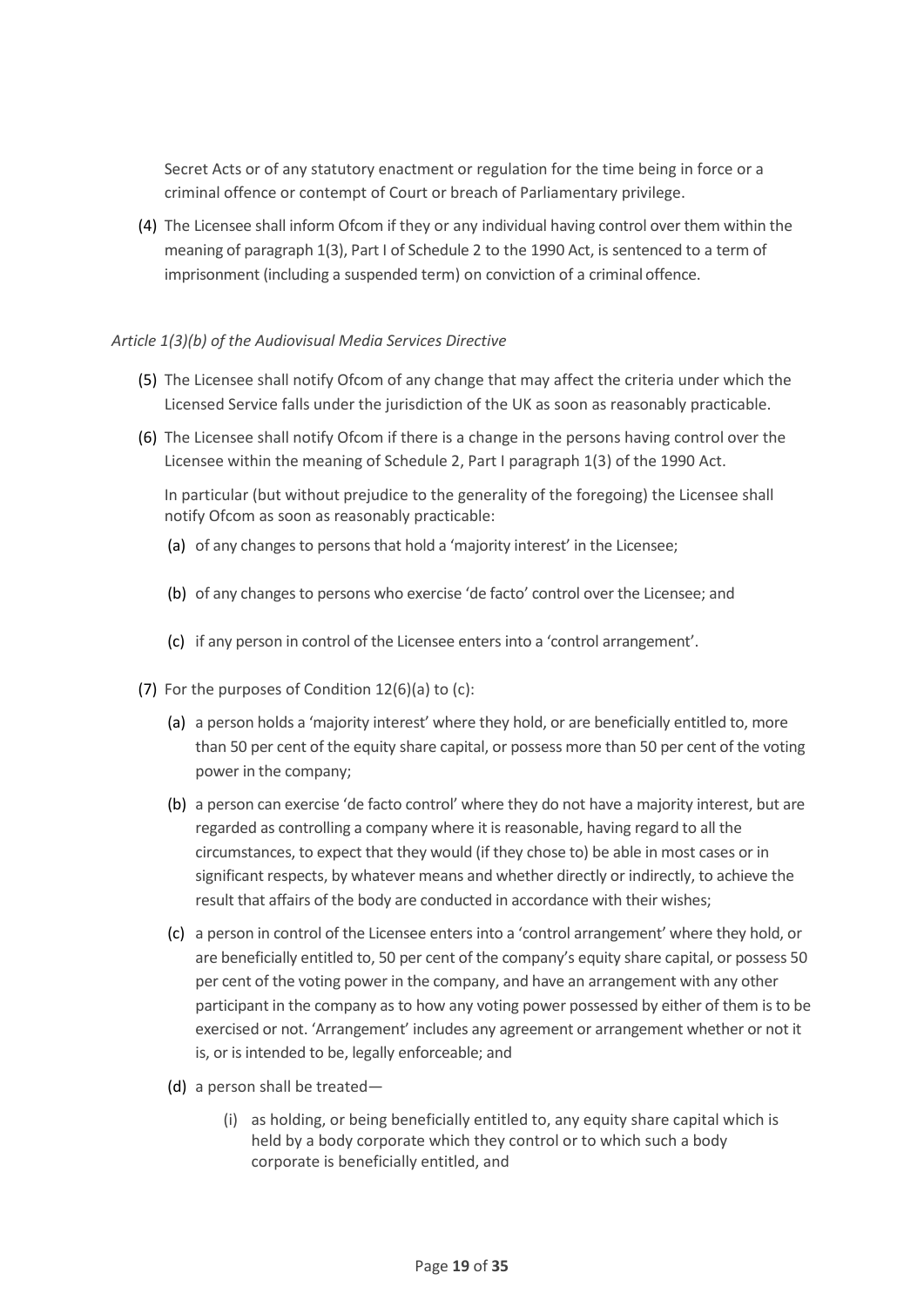(ii) as possessing any voting power possessed by such a body corporate.

## <span id="page-19-0"></span>*13. Fair and effective competition*

*Section 316 of the Communications Act*

- (1) The Licensee shall:
	- (a) not enter into or maintain any arrangement, or engage in any practice, which is prejudicial to fair and effective competition in the provision of licensed services or of connected services; and
	- (b) comply with any code or guidance for the time being approved by Ofcom for the purpose of ensuring fair and effective competition in the provision of licensed services or of connected services; and
	- (c) comply with any direction given by Ofcom to the Licensee for that purpose.
- (2) In this Condition 13 "**connected services**" and "**licensed service**" have the meanings given to them in Section 316(4) of the Communications Act.

## <span id="page-19-1"></span>*14. Compliance with ownership restrictions*

*Section 5(1) and (2) of the 1990 Act*

- (1) The Licensee shall comply in all respects with the restrictions and requirements imposed on them by or under Schedule 2 to the 1990 Act and Schedule 14 to the Communications Act to the extent that such requirements apply to them.
- (2) The Licensee shall comply with any direction of Ofcom requiring them to take, or arrange for the taking of, any steps specified by Ofcom for the purposes of complying with the requirements referred to in Condition 14(1) above.
- (3) The Licensee shall inform Ofcom of any circumstances or events which would give rise to a breach of the Licensee's obligations imposed on them by or under Schedule 2 to the 1990 Act or a contravention of the requirements imposed by or under Schedule 14 to the Communications Act immediately upon becoming aware of such circumstances or events.

## <span id="page-19-2"></span>*15. Transferability of the Licence*

*Sections 3(6) and (7) of the 1990 Act*

This Licence is not transferable except with the prior consent in writing of Ofcom. Without prejudice to the generality of the foregoing, such consent shall not be given unless Ofcom is satisfied that the person or persons to whom it is proposed to transfer the Licence would be in a position to comply with all of the Conditions.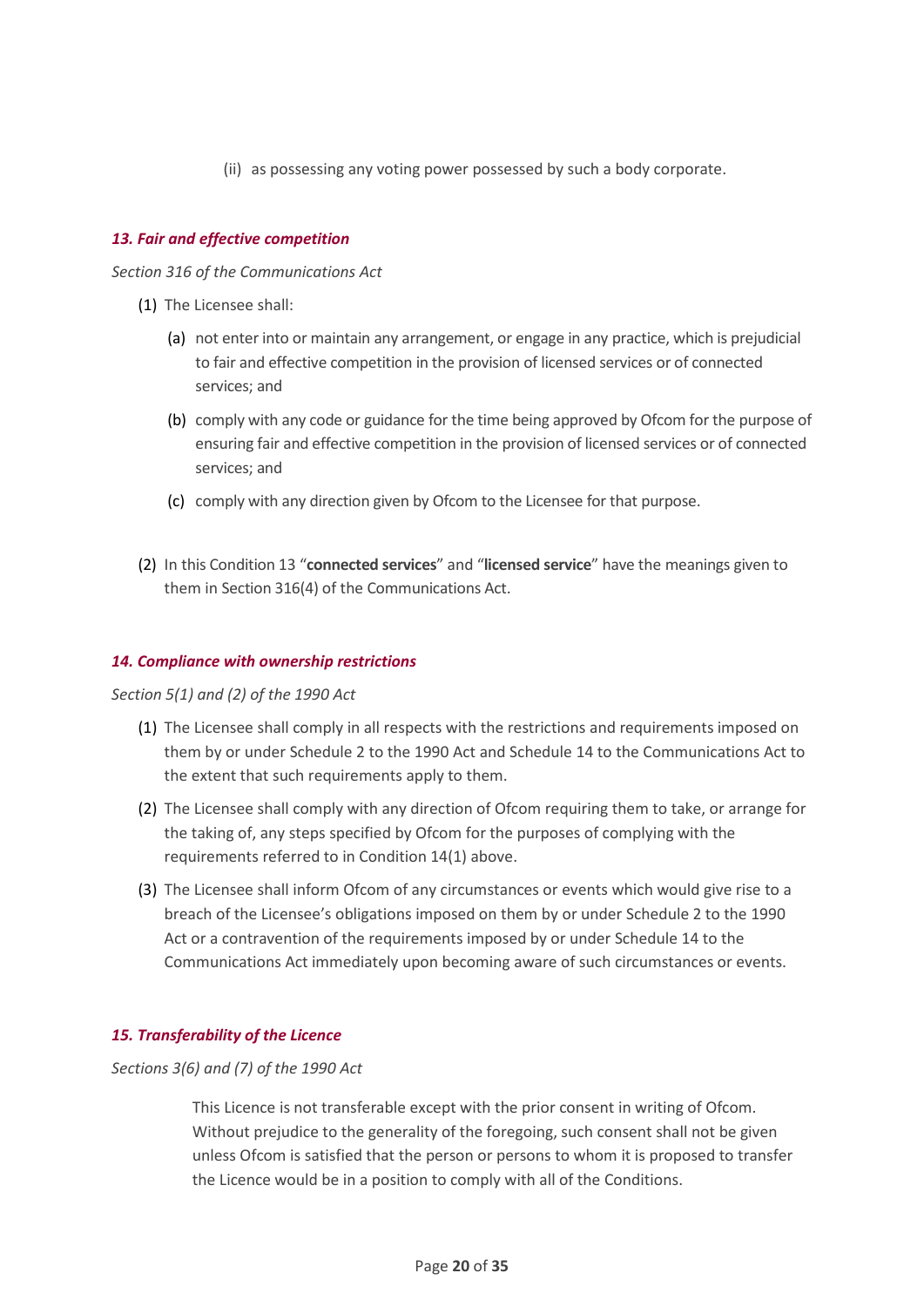## <span id="page-20-0"></span>*16. Compliance*

*Section 4(1)(a) and 4(2) of the 1990 Act and Sections 335 and 336 of the Communications Act*

(1) The Licensee shall comply with any direction given to them by Ofcom in respect of any matter, subject or thing which direction is in the opinion of Ofcom appropriate, having regard to any duties which are or may be imposed on it, or on the Licensee by or under the 1990 Act, the 1996 Act, the Communications Act or any relevant international obligations and all relevant codes and guidance.

*Section 4(1)(a), (c) and (d) of the 1990 Act, Sections 321(4), 325(1) and 335 of the Communications Act and Article 10 of the European Convention on Transfrontier Television* 

- (2) The Licensee shall adopt procedures and ensure that such procedures are observed by those involved in providing the Licensed Service for the purposes of ensuring that programmes included in the Licensed Service comply in all respects with the provisions of this Licence, the 1990 Act, the 1996 Act, the Communications Act, relevant international obligations and all relevant codes and guidance. The Licensee shall, without prejudice to the generality of the foregoing, ensure that:
	- (a) there are sufficient persons involved in providing the Licensed Service who are adequately versed in the requirements of this Licence, the 1990 Act, the 1996 Act, the Communications Act, relevant international obligations and all relevant codes and guidance and that such persons are able to ensure compliance with such requirements on a day to day basis;
	- (b) adequate arrangements exist for the immediate implementation of such general and specific directions as may from time to time be given to the Licensee by Ofcom;
	- (c) if Condition 6(B) applies, the requirements of the European Convention on Transfrontier Television are complied with where practicable, having regard to the provisions set out in Article 10 of the Treaty and any guidance issued and from time to time revised by Ofcom for the purpose of giving effect to those provisions;
	- (cc) the quotas set out in Articles 16(1) and (2), 17 and 18 of the Audiovisual Media Services Directive are complied with where practicable;
	- (d) adequate arrangements exist for the advance clearance of advertisements of such types and for such products as Ofcom shall determine; and
	- (e) that in each department of the Licensee where any of the procedures referred to in this Condition are to be implemented the member of staff responsible is of sufficient seniority to ensure immediate action and that issues relating to compliance may be brought where necessary directly before senior management for consideration.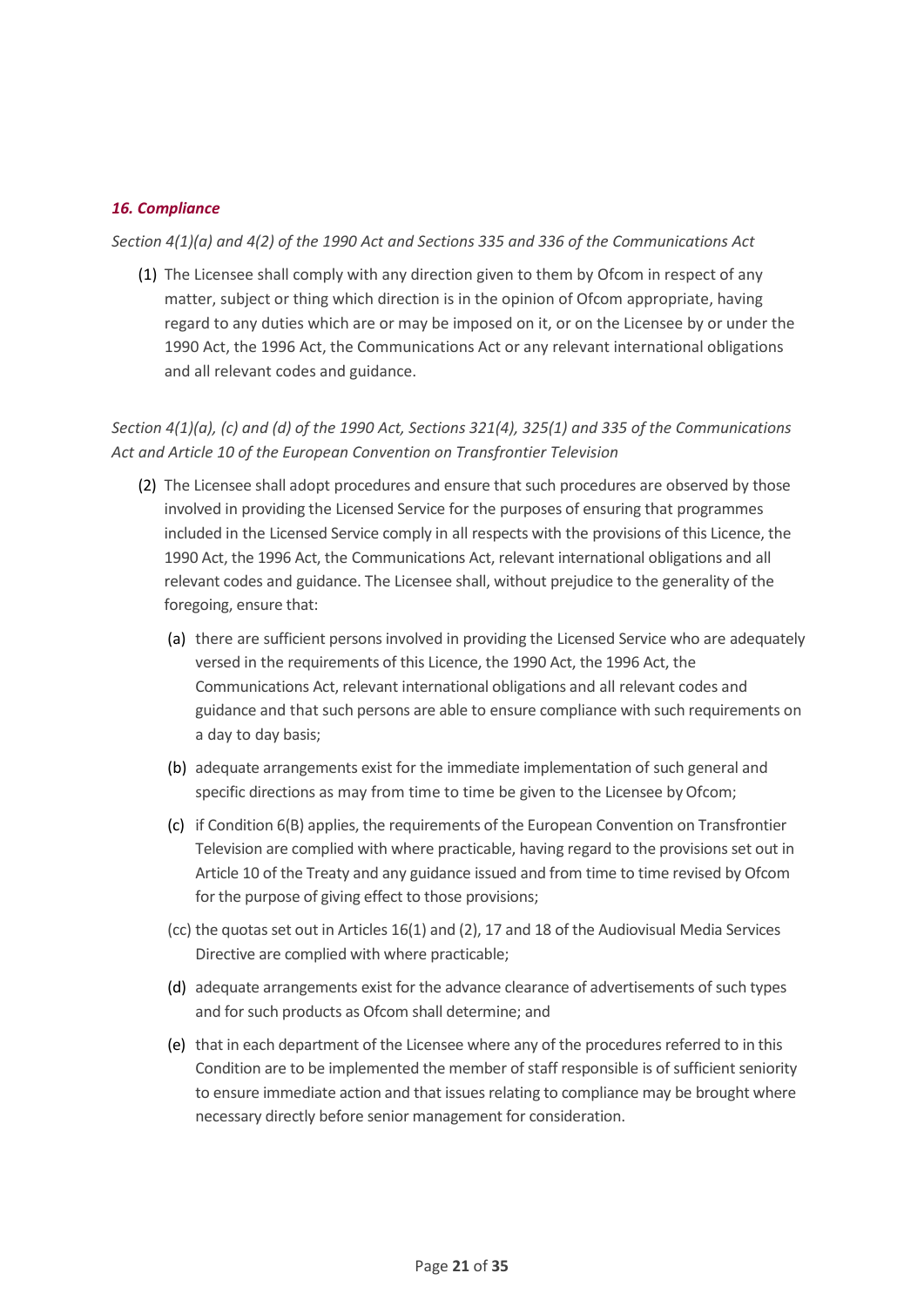(3) The Licensee shall supply Ofcom with details of the procedures (and of any revision of such procedures) adopted by them and required to be observed by those involved in providing the Licensed Service for the purposes of Condition 16(2) above.

## *Section 335(4) of the Communications Act*

(4) For the purposes of this Condition and Section 335 of the Communications Act, all Conditions of this Licence that are included by virtue of Part 3, Chapter 4 (Regulatory provisions) of the Communications Act are in addition to and have effect subject to any Conditions included by virtue of Section 335 of the Communications Act (Conditions securing compliance with international obligations).

## <span id="page-21-0"></span>*17. Government directions and representations*

## *Sections 335 and 336 of the Communications Act*

- (1) The Licensee shall if so directed by Ofcom:
	- (a) include in the Licensed Service, at such times as may be specified to Ofcom by the Secretary of State or any other Minister of the Crown, such announcement as may be specified by a notice given pursuant to Section 336(1) of the Communications Act; or
	- (b) refrain from including in the programmes included in the Licensed Service any matter or description of matter specified to Ofcom by the Secretary of State by a notice given pursuant to Section 336(5) of the Communications Act.
- (2) The Licensee may when including an announcement in the Licensed Service in accordance with Condition  $17(1)(a)$  above indicate that the announcement is made in pursuance of a direction by Ofcom.
- (3) The Licensee shall comply with all relevant Conditions of this Licence and any directions given to them by Ofcom pursuant to a notification to Ofcom by the Secretary of State for the purpose of enabling Her Majesty's Government in the United Kingdom to give effect to any international obligations of the United Kingdom.
- (4) Where Ofcom:
	- (a) has given the Licensee a direction to the effect referred to in Condition 17(1)(b) above; or
	- (b) in consequence of the revocation by the Secretary of State of the notice giving rise to the issuing of such a direction, has revoked that direction or where such a notice has expired, the Licensee may include in the Licensed Service an announcement of the giving or revocation of the direction or of the expiration of the notice, as the case may be.

## <span id="page-21-1"></span>*18. Standards complaints*

*Sections 325(1)(b) and 321(1) of the Communications Act*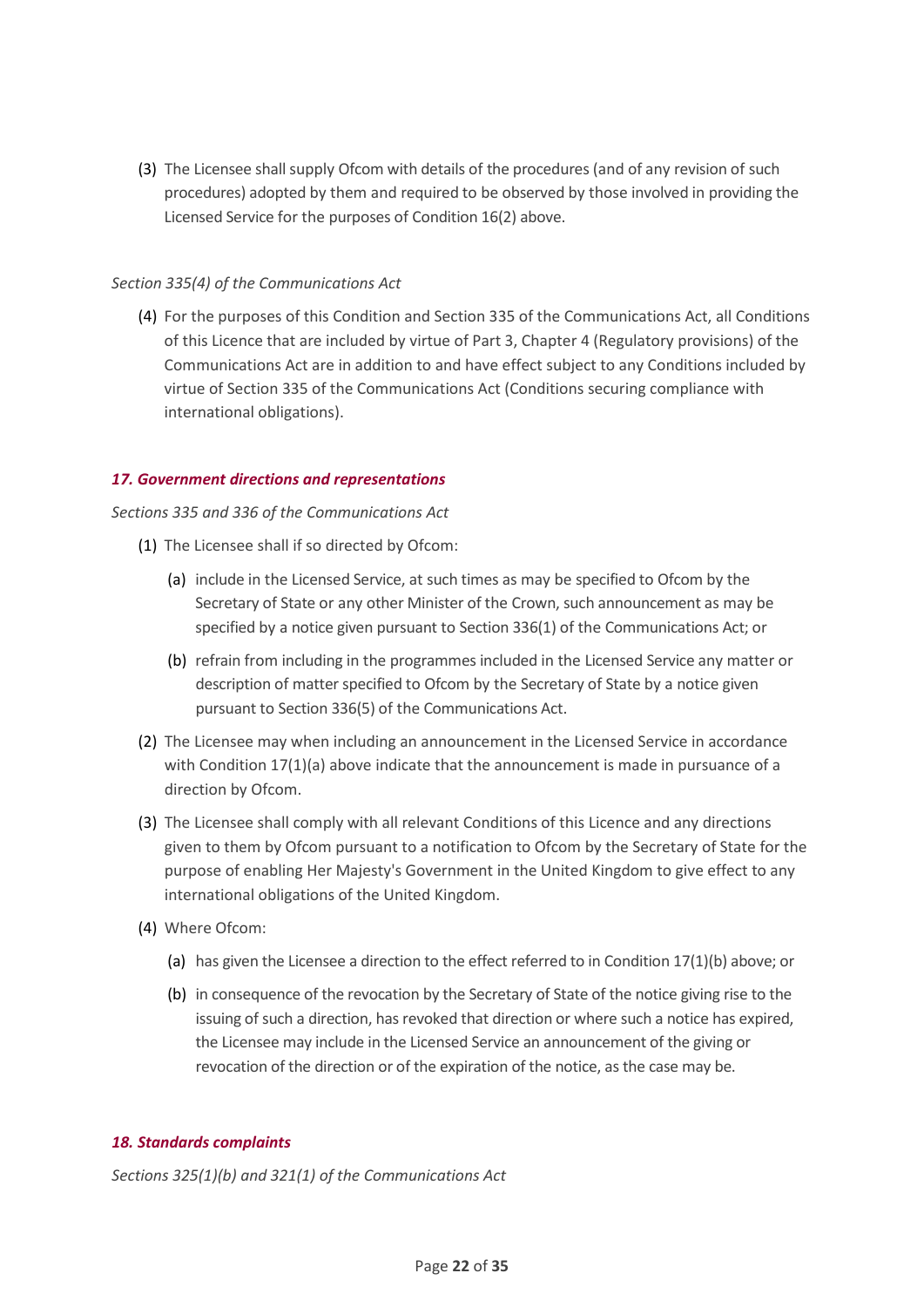- (1) The Licensee shall ensure that procedures acceptable to Ofcom for the handling and resolution of Standards Complaints in respect of programmes included in the Licensed Service are established and maintained and shall ensure that such procedures are duly observed.
- (2) The Licensee shall for a period of at least 12 months keep a written record of any complaints referred to in Condition 18(1) above and a written record of any response given by the Licensee in relation to any such complaint and shall make such records available to Ofcom at such times as Ofcom may reasonably require.

## <span id="page-22-0"></span>*19. Fairness and privacy complaints*

#### *Sections 115 and 119 of the 1996 Act (see also Section 327 of the Communications Act)*

- (1) The Licensee shall comply with such directions and requests for information as may be given to them by Ofcom following receipt by them from Ofcom of a copy of a fairness complaint that relates to the provision of the Licensed Service, and in particular the Licensee shall, if so requested:
	- (a) provide Ofcom with a recording in sound and vision of the programme, or any specified part of it, to which the complaint relates if and so far as such a recording is in their possession;
	- (b) make suitable arrangements for enabling the complainant to view any such recording, or any specified part of it, to which the complaint relates if and so far as such a recording is in their possession;
	- (c) provide Ofcom and the complainant with a transcript of so much of the programme, or any specified part of it, to which the complaint relates, as consisted of speech, if and so far as the Licensee is able to do so;
	- (d) provide Ofcom and the complainant with copies of any documents in the possession of the Licensee that are originals or copies of any correspondence between the Licensee and the person affected or the complainant in connection with the complaint;
	- (e) provide Ofcom with such other things that Ofcom may specify or describe and that appear to Ofcom to be relevant to its consideration of the complaint and to be in the possession of the Licensee;
	- (f) furnish to Ofcom and the complainant a written statement in answer to the complainant;
	- (g) attend Ofcom and assist it in its consideration of the complaint;
	- (h) take such steps as they reasonably can to ensure compliance with any request made by Ofcom to any other person under Section 115(7) of the 1996 Act.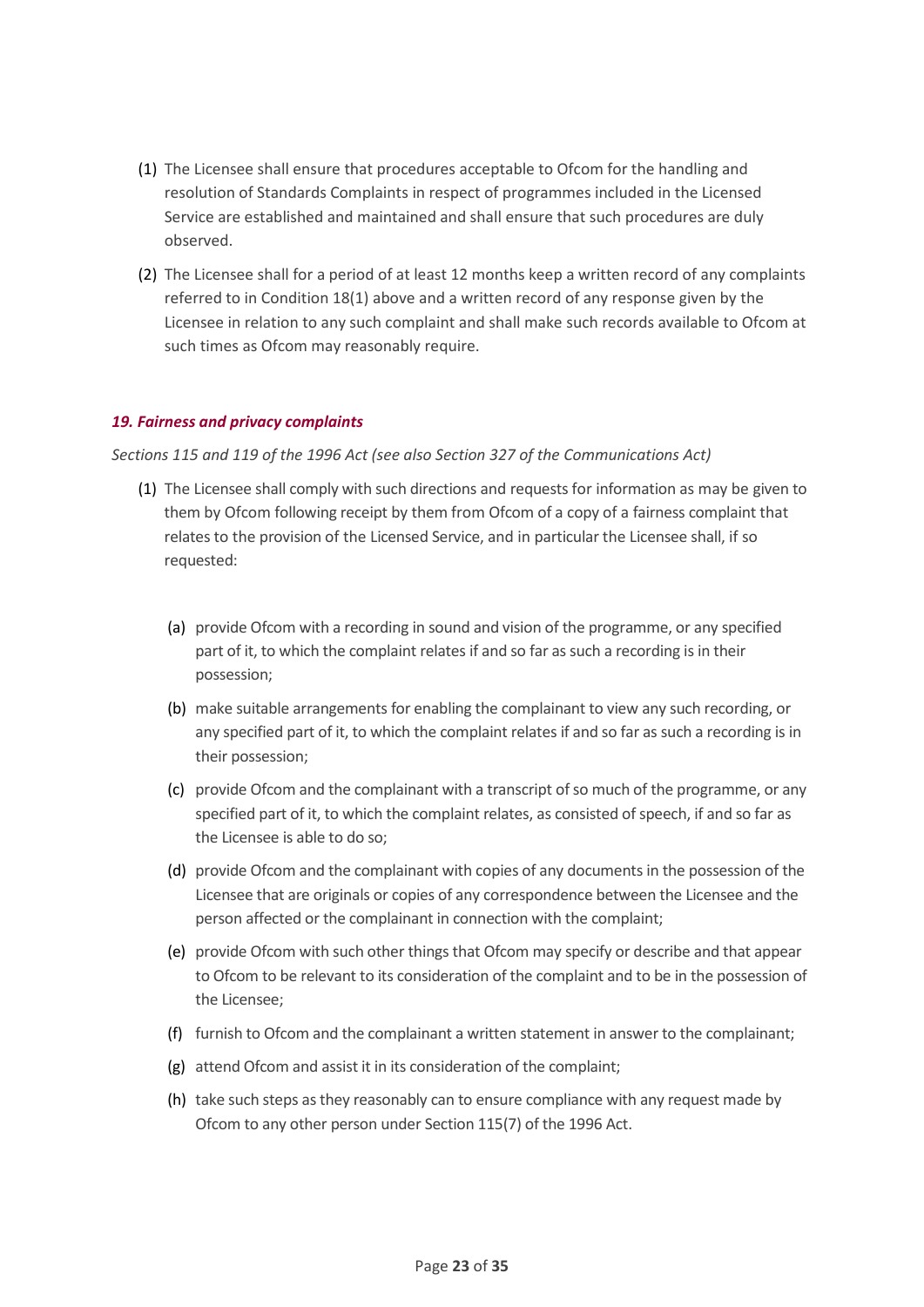## *Sections 119 and 120 of the 1996 Act (see also Section 327 of the Communications Act)*

- (2) The Licensee shall comply with such directions as may be given to them by Ofcom to publish, in such manner, and within such period as may be specified by Ofcom, in any direction given pursuant to Section 119(1) of the 1996 Act, a summary of any fairness complaint with regard to a programme included in the Licensed Service, together with Ofcom's findings on the fairness complaint or a summary of such findings. The form and content of any such summary shall be such as may be approved by Ofcom.
- (3) References in Condition 19(1) to the publication of any matter shall be references to the publication of that matter without its being accompanied by any observations made by a person other than Ofcom and relating to the fairness complaint.
- (4) Where Ofcom has given a direction under Section 119(1) in relation to a fairness complaint and either the Licensee and/or any other person responsible for the making or the provision of the relevant programme has or have taken any supplementary action (interpreted in accordance with Section 120(5) of the 1996 Act) the Licensee shall promptly send to Ofcom a report of that action.

## *Section 326 of the Communications Act*

(5) The Licensee shall ensure that the provisions of the Fairness Code are observed in the provision of the Licensed Service and in relation to the programmes included in the Licensed Service.

## <span id="page-23-0"></span>*20. Publicising Ofcom's functions*

## *Section 328 of the Communications Act*

The Licensee shall comply with such directions as may be given to them by Ofcom to secure that:

- (a) the procedures which are established and maintained for handling and resolving complaints about the observance of standards as set out in Section 319 of the Communications Act; and
- (b) Ofcom's functions under Part V of the 1996 Act in relation to the Licensed Service the proper address, as the case may be;

are brought to the attention of the public (whether by means of broadcasts or otherwise).

## <span id="page-23-1"></span>*21. Power of Ofcom to vary licence conditions*

#### *Section 3(4) of the 1990 Act*

Ofcom may by a notice served on the Licensee: vary the Licence in any respect provided that the Licensee has been given a reasonable opportunity to make representations to Ofcom concerning the proposed variation.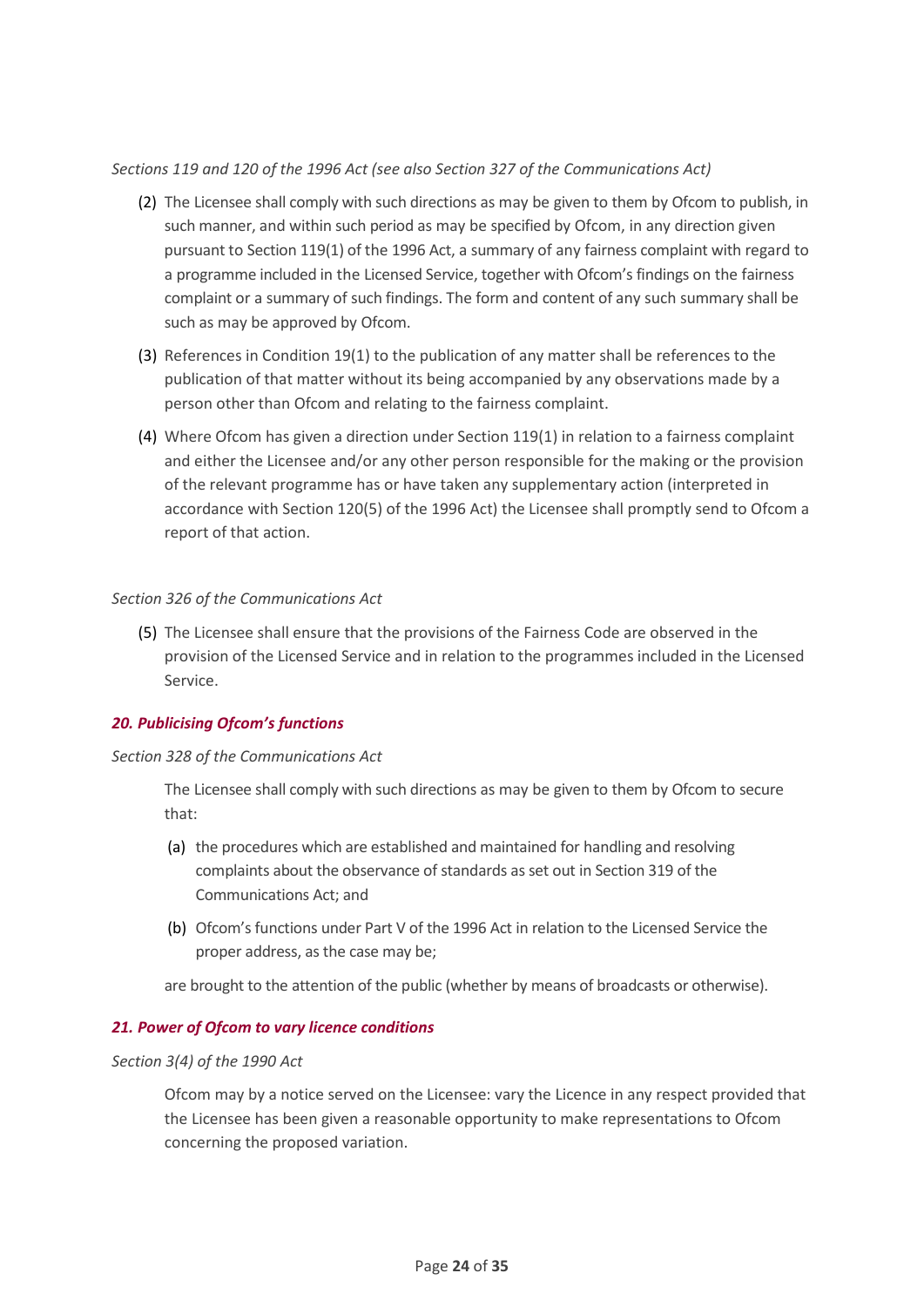## <span id="page-24-0"></span>*22. Notices and service*

#### *Section 394 of the Communications Act*

- (1) Any notification or document (as defined in Section 394(9) of the Communications Act) to be served, given or sent under or in relation to this Licence may be delivered to the party to be served or sent by first class post to them at their proper address (as defined in Section 394(7) of the Communications Act) or left at that address.
- (2) Any such notification or document shall be deemed to have been served:
	- (a) if so delivered or left, at the time of delivery or leaving; or
	- (b) if so posted, at 10.00 a.m. on the second business day after it was put into the post.
- (3) In proving such service it shall be sufficient to prove that delivery was made or that the envelope containing such notification or document was properly addressed and posted as a prepaid first class letter or was left at the proper address, as the case may be.

#### *Section 395 of the Communications Act*

(4) Notices and documents may also be served or given by Ofcom on or to the Licensee and by the Licensee on or to Ofcom in electronic form subject to the requirements set out in Sections 395 and 396 of the Communications Act.

#### <span id="page-24-1"></span>*23. Surrender*

#### *Section 235(6) of the Communications Act*

The Licensee may by notice served on Ofcom and taking effect either from the time of service or on a date specified in the notice, surrender the Licence.

## <span id="page-24-2"></span>*24. Equal opportunities and training*

#### *Section 337 of the Communications Act*

- (1) The Licensee shall make and from time to time shall review arrangements for:
	- (a) promoting, in relation to employment with the Licensee:
		- (i) equality of opportunity between men and women and between persons of different racial groups; and
		- (ii) the equalisation of opportunities for disabled persons; and
	- (b) training and retraining persons whom they employ in or in connection with the provision of the Licensed Service or the making of programmes for inclusion in the Licensed Service
- (2) The Licensee shall take appropriate steps to make those affected by the arrangements to be made in accordance with Condition 24(1) aware of them including publishing the arrangements in such manner as Ofcom may require.
- (3) In particular (but without limiting the generality of the foregoing), the Licensee shall from time to time (and at least annually) publish, in such manner as they consider appropriate,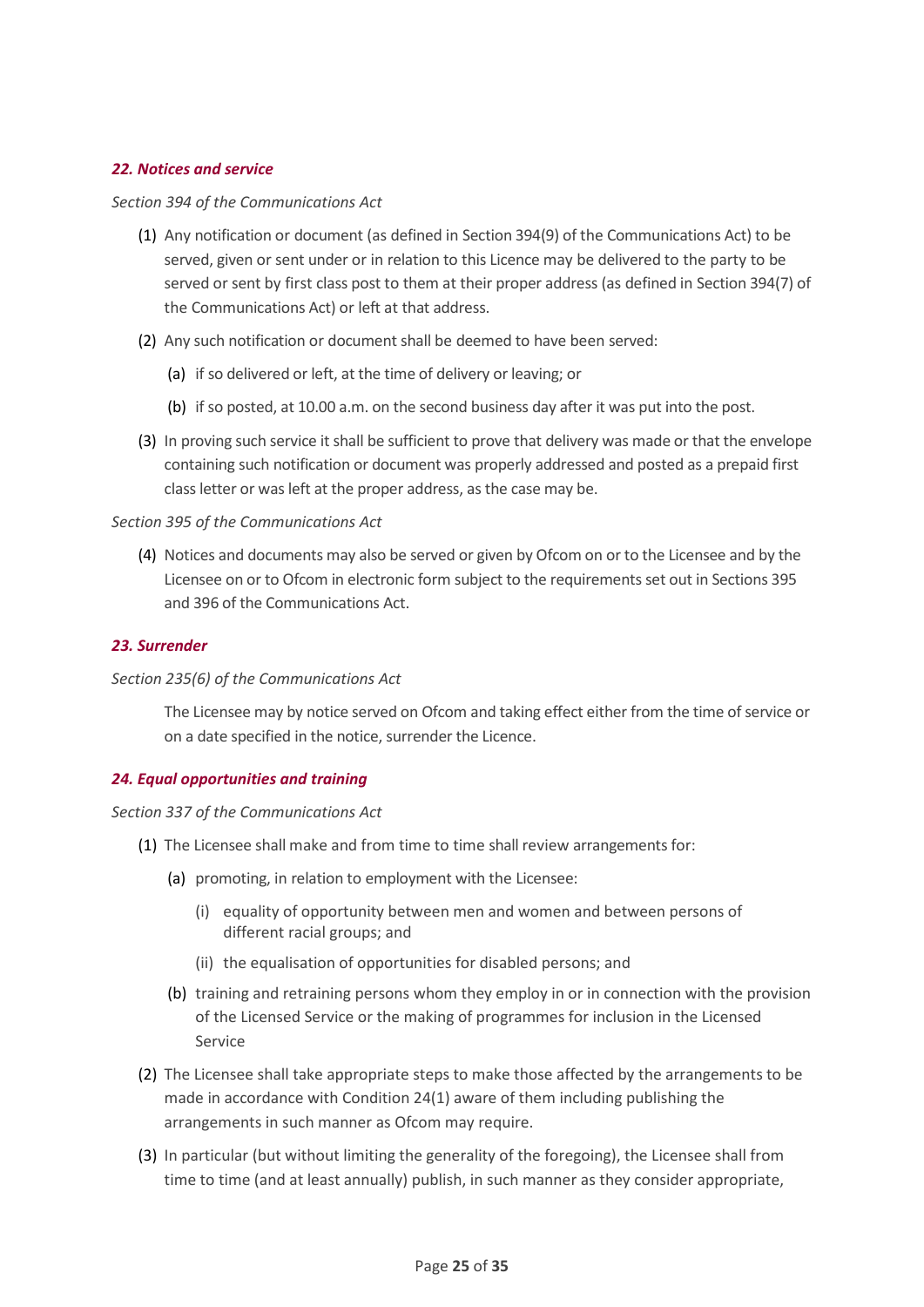their observations on the current operation and effectiveness of the arrangements required by virtue of this Condition.

- (4) The Licensee shall, in making and reviewing the arrangements made in accordance with Condition 24(1), have regard to any relevant guidance published by Ofcom as revised from time to time.
- (5) This Condition 24 shall apply if the requirements of Sections 337(7) and (8) of the Communications Act are satisfied in the case of the Licensed Service.
- (6) Ofcom will treat the Licensee's obligations under Conditions 24(1) to (5) above as discharged where a member of a group of companies to which the Licensee belongs has discharged those obligations in relation to employment with the Licensee.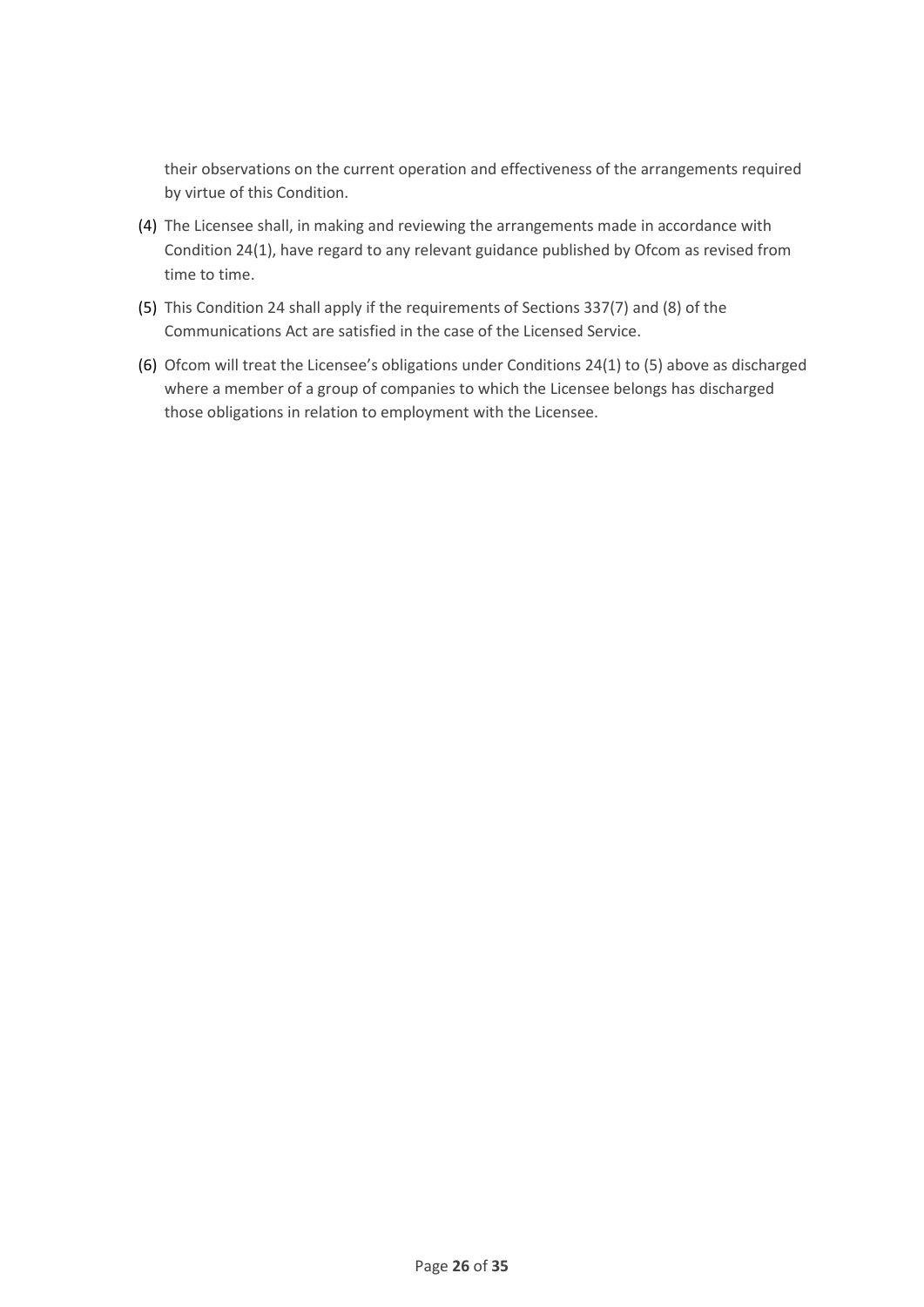## <span id="page-26-0"></span>PART 3: EXCEPTIONS AND LIMITATIONS ON LICENSEE'S OBLIGATIONS

## <span id="page-26-1"></span>*25. Force majeure*

## *Section 4(1)(d) of the 1990 Act*

The Licensee shall not be in any way responsible for any failure to comply with any Conditions of this Licence directly or indirectly caused by or arising from any circumstances beyond the reasonable control of the Licensee including (without limitation) war damage by the Queen's enemies, terrorism, riot, rebellion, civil commotion, interference by strike, lockout, sit-in, picket or other industrial dispute or action.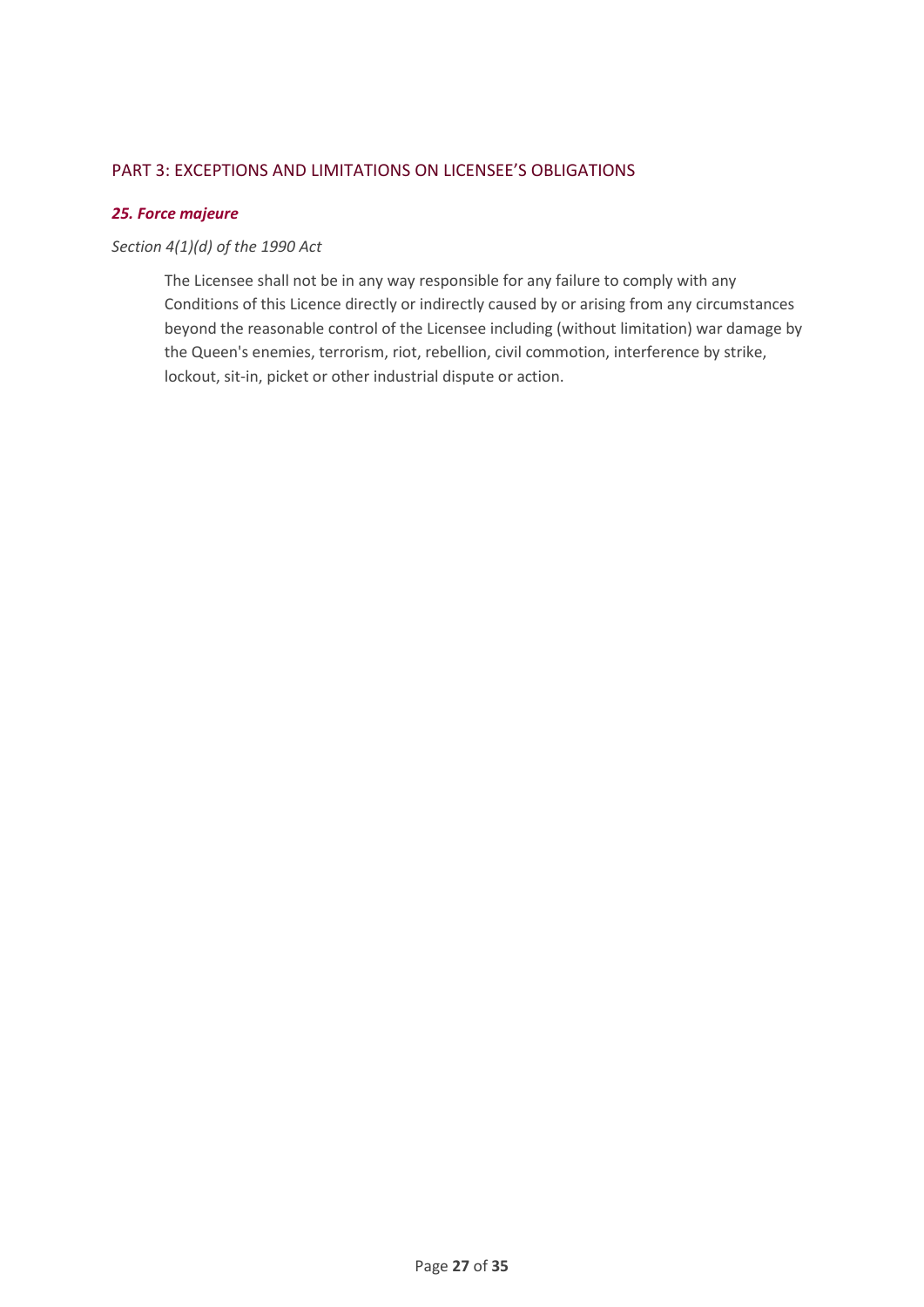## <span id="page-27-0"></span>PART 4: CONDITIONS RELATING TO ENFORCEMENT OF THE LICENCE

## <span id="page-27-1"></span>*26. Sanctions for breach of condition*

*Section 40 of the 1990 Act (see also Section 344 of the Communications Act)*

- (1)
- (a) If Ofcom is satisfied that the Licensee has contravened a Condition of the Licence and that contravention can be appropriately remedied by the inclusion in the Licensed Service of a correction or a statement of findings (or both) and Ofcom has given the Licensee a reasonable opportunity to make representations to it about the matters complained of, Ofcom may direct the Licensee to include in the Licensed Service a correction or statement of findings (or both) in such form, and at such time or times as Ofcom may determine.
- (b) The Licensee may, when including a correction or statement of findings (or both) in the Licensed Service in pursuance of a direction from Ofcom, announce that they are doing so in pursuance of such a direction.
- (2) The Licensee shall comply with any direction from Ofcom not to include in the Licensed Service on any future occasion any programme whose inclusion in the Licensed Service Ofcom is satisfied has involved a contravention by the Licensee of a Condition of this Licence.

*Section 23 of the 1996 Act (see paragraph 14 of Part 2, Schedule 13 to the Communications Act)*

(3)

- (a) If Ofcom is satisfied that the Licensee has contravened a Condition of the Licence or has failed to comply with any direction given by Ofcom under the Licence and it has given them a reasonable opportunity of making representations to it about the matters complained of, it may serve on the Licensee a notice requiring them to pay to Ofcom, within a specified period, a specified financial penalty.
- (b) The amount of any financial penalty imposed pursuant to Condition 26(3)(a) shall not exceed whichever is the greater of:
	- (i) £250,000; (or such other sum as the Secretary of State may by order specify under Section 36 of the 1996 Act); and
	- (ii) 5 per cent. of the aggregate amount of the shares of multiplex revenue attributable to the Licensee in relation to multiplex services in respect of the relevant accounting periods.
- (c) For the purposes of Condition 26(3)(b) "**relevant accounting period**" in relation to a television multiplex service or general multiplex service, means the last accounting period of the multiplex provider.
- (d) Where in the case of any television multiplex service or general multiplex service, the first accounting period of the multiplex provider throughout which the Licensee provides the Licensed Service for broadcasting by means of the multiplex service (the "**first period**") has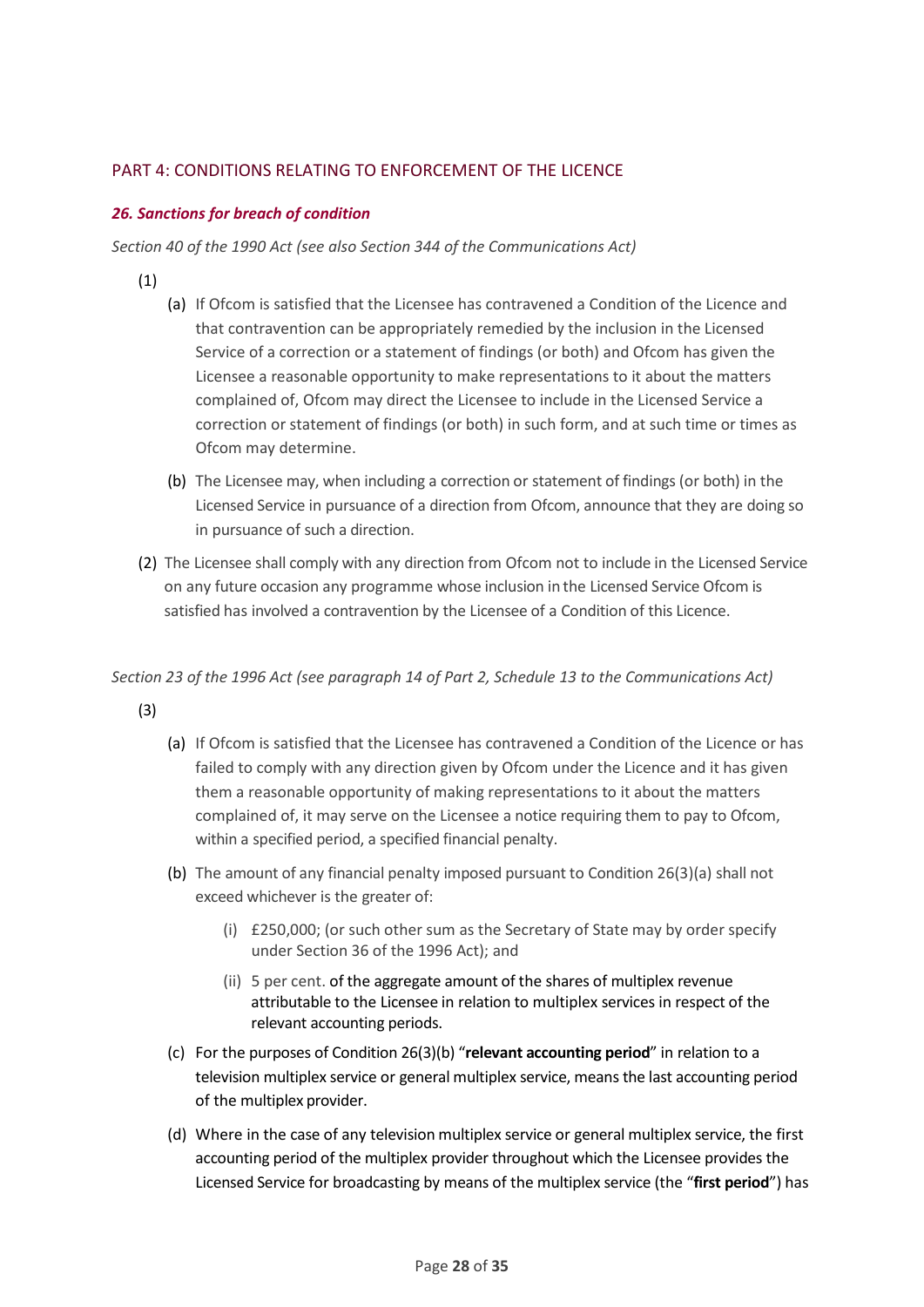not ended when the penalty is imposed, then for the purposes of this Condition 26(3)(b), the share of multiplex revenue attributable to the Licensee in relation to that multiplex service for the relevant accounting period shall be taken to be the amount which Ofcom estimates to be the share of multiplex revenue attributable to them for the first period.

(e) For the purposes of this Condition 26(3) "**multiplex provider**" has the meaning given to it in Section 14(9) of the 1996 Act.

## *Section 102 of the 1996 Act*

(4)

- (a) If Ofcom:
	- (i) is satisfied that the Licensee has failed to comply with Condition 7(2) or Condition 7(6); and
	- (ii) is not satisfied that in all the circumstances it would be unreasonable to expect the Licensee to have complied with that Condition,

it may serve on the Licensee a notice requiring them to pay to Ofcom, within a specified period, a specified financial penalty.

- (b) If Ofcom is satisfied that, in connection withan application for consent under Condition 7(2) or Condition 7(6), the Licensee:
	- (i) has provided Ofcom with information which is false in a material particular, or
	- (ii) has withheld any material information with the intention of causing Ofcom to be misled,

it may serve on the Licensee a notice requiring them to pay to Ofcom, within a specified period, a specified financial penalty.

- (c) The amount of any financial penalty imposed pursuant to Condition 26(4)(a) or Condition 26(4)(b) shall not exceed the amount produced by multiplying the relevant consideration by the prescribed multiplier.
- (d) For the purpose of Condition 26(4)(c):

the **"relevant consideration"** means an amount determined by Ofcom as representing so much of any consideration paid by the Licensee as is attributable to the acquisition of the rights to televise the event in question; and

the **"prescribed multiplier"** means such number as the Secretary of State may from time to time by order prescribe under Section 102(4)(b) of the 1996 Act.

(e) Where any such financial penalty is imposed pursuant to Condition 26(4), Ofcom shall not impose a further financial penalty under Condition 26(3) in respect of the same circumstances.

*Section 23(1)(b) of the 1996 Act*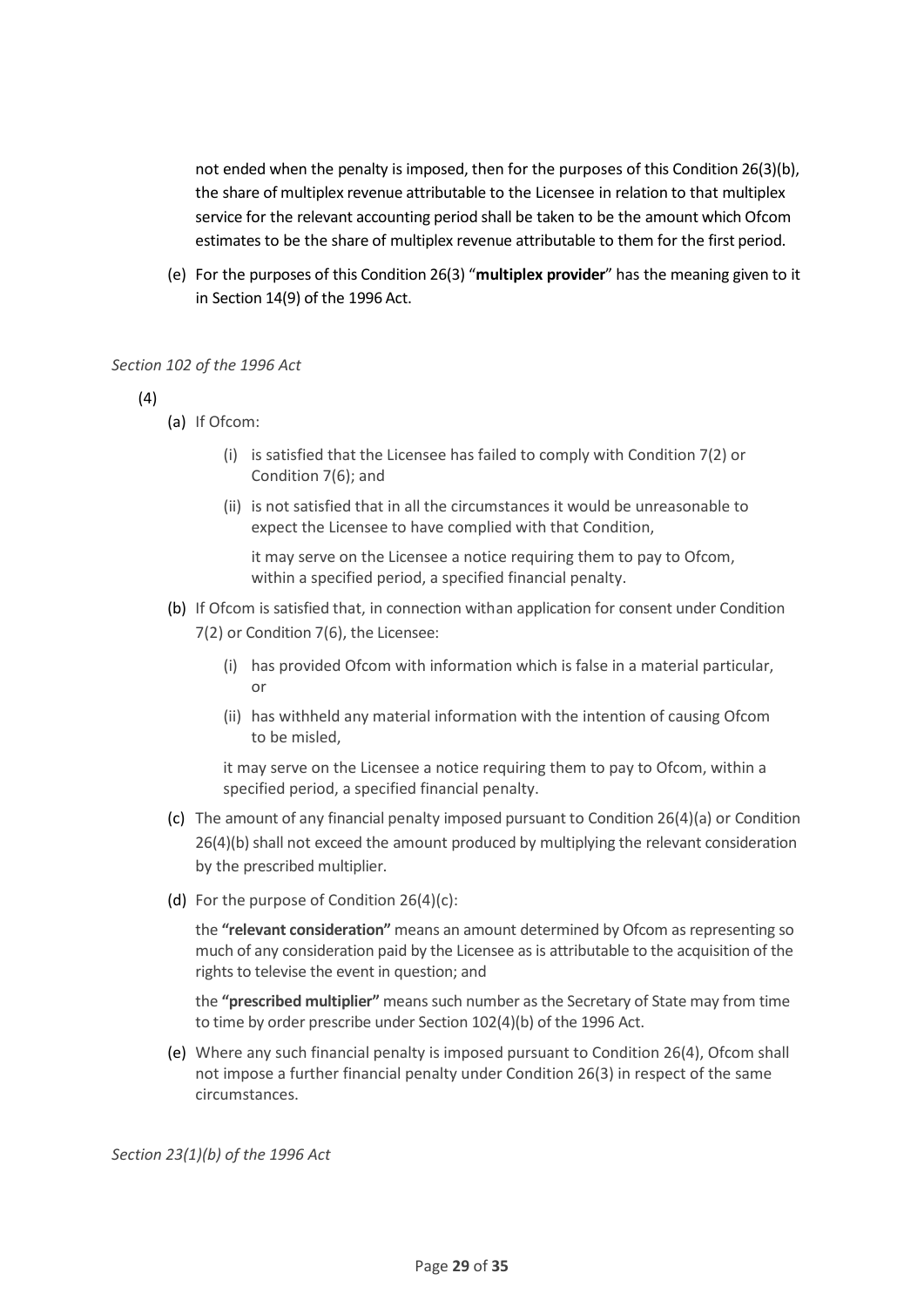## (5)

(a) If Ofcom is satisfied that the Licensee has failed to comply with any Condition of this Licence or with any direction given to them hereunder and it has given them a reasonable opportunity of making representations to it about the matters complained of, it may service on the Licensee a notice providing that the Licence is to expire on a specified date at least one year from the date on which the notice is served on the Licensee.

*Section 23(7) of the 1996 Act*

(b) Where the Licence is due to expire on a particular date by virtue of a notice served on the Licensee under Condition 26(5)(a), Ofcom may, on the application of the Licensee, by a further notice served on them at any time before that date, revoke that notice if such revocation is justified by virtue of the conduct of the Licensee in relation to the operation of the Licensed Service since the date of the earlier notice.

## (6)

- (a) Any exercise by Ofcom of its powers under Condition 26(3) or Condition 26(5) shall be without prejudice to Ofcom's powers under Condition 26(1) and 26(2).
- (b) Any exercise by Ofcom of its powers under Condition 27(4) shall be without prejudice to Ofcom's powers under Condition 26(1), (2) and (5).
- (7) Prior to exercising its powers under Condition 26(4) in respect of a failure to comply with Condition 7(6), Ofcom shall consult such persons (who may include competent authorities in other EEA States) as appear to Ofcom to be appropriate.

## <span id="page-29-0"></span>*27. Revocation*

*Section 42 of the 1990 Act (see Section 23(9) of the 1996 Act)*

(1)

- (a) If Ofcom is satisfied that the Licensee is failing to comply with any Condition of the Licence or with any direction given by Ofcom under the Licence and that failure is such that, if not remedied, it would justify the revocation of the Licence, it shall serve on the Licensee a notice:
	- (i) stating that Ofcom is so satisfied;
	- (ii) specifying the respects in which, in the opinion of Ofcom, the Licensee is failing to comply with any such Condition or direction; and
	- (iii) stating that, unless the Licensee takes, within such period as is specified in the notice, such steps to remedy the failure as are so specified, Ofcom will revoke the Licence.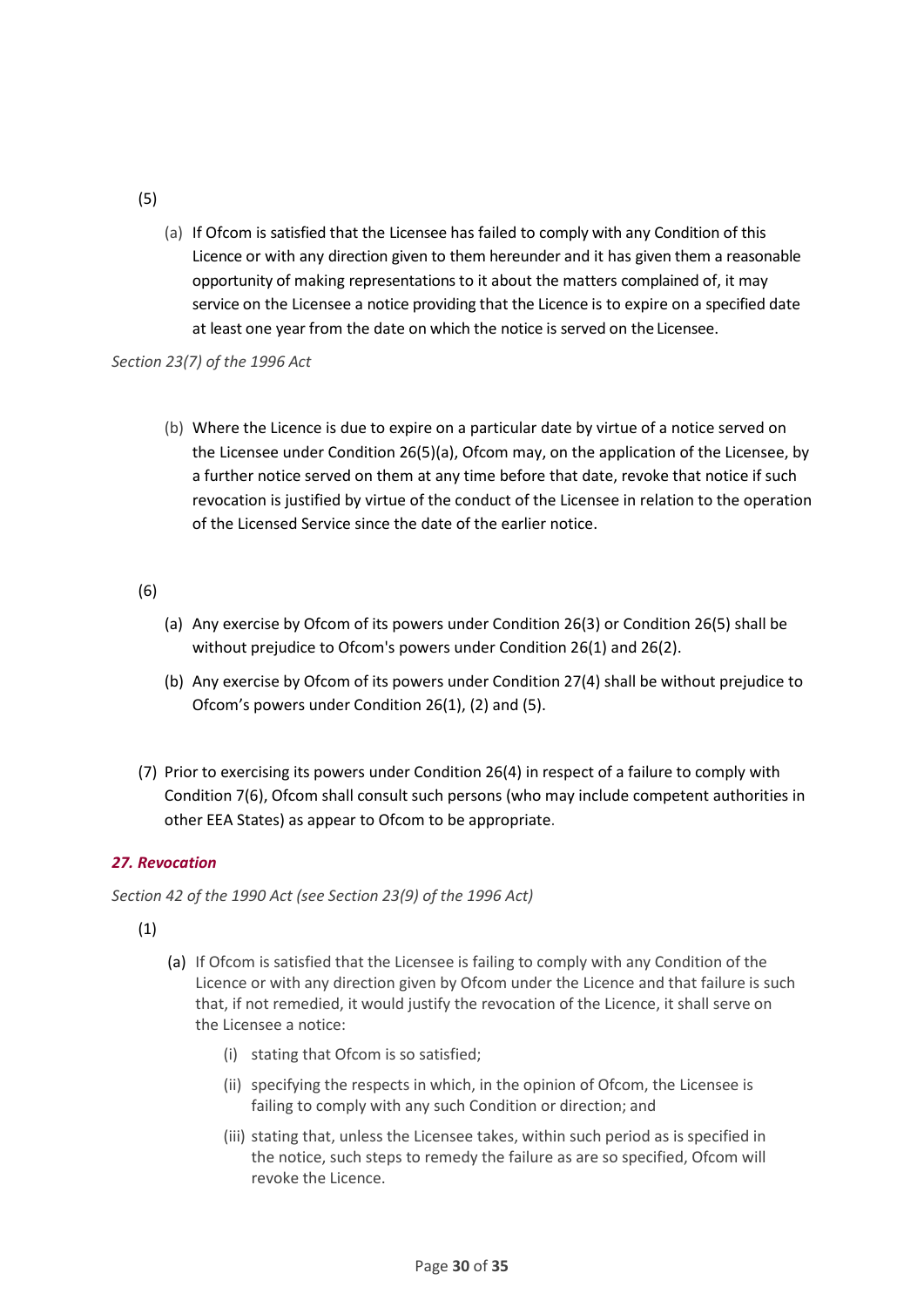- (b) If at the end of the period specified in any notice served under Condition 27(1)(a) above Ofcom is satisfied that the Licensee has failed to take the steps specified in the notice and that it is necessary in the public interest to revoke the Licence, Ofcom shall serve on the Licensee a notice revoking the Licence.
- (2) Ofcom may revoke the Licence by notice in writing served on the Licensee and taking effect either from the time of service or on a date specified in the notice, in any of the following circumstances:

## *Section 5(1)(a), (5) and (7) of the 1996 Act*

(a) if the Licensee becomes a disqualified person in relation to the Licence by virtue of Part II of Schedule 2 to the 1990 Act or a requirement imposed by or under Schedule 14 to the Communications Act is contravened in relation to their holding of the Licence; or

## *Section 4(5)(b) of the 1996 Act*

- (b) if Ofcom is satisfied that the Licensee:
- (i) in purporting to comply with any of the Conditions of this Licence has provided information which is false in a material particular or has withheld any material information with the intention of causing Ofcom to be misled; or

## *Section 42(5) of the 1990 Act (see also Section 23(8) and (9) of the 1996 Act)*

(ii) in connection with their application for the Licence, provided Ofcom with information which was false in a material particular or withheld any material information with the intention of causing Ofcom to be misled.

## *Section 5(5) and 5(7) of the 1996 Act*

(c) if, where the Licensee is a body, a change in the nature or characteristics of the Licensee, or any change in the persons having control over or interests in the Licensee, or any change giving rise to a disqualification under Part II of Schedule 2 to the 1990 Act or a contravention of a requirement imposed by or under Schedule 14 to the Communications Act takes place (whether before or after the Commencement Date), which change is such that, if it fell to Ofcom to determine whether to award the Licence to the Licensee in the new circumstances of the case, it would be induced by the change to refrain from awarding the Licence to the Licensee;

## *Section 3(3)(b) of the 1996 Act*

(d) if Ofcom ceases to be satisfied that the Licensee is a fit and proper person to hold the Licence;

*Section 3(8) of the 1996 Act*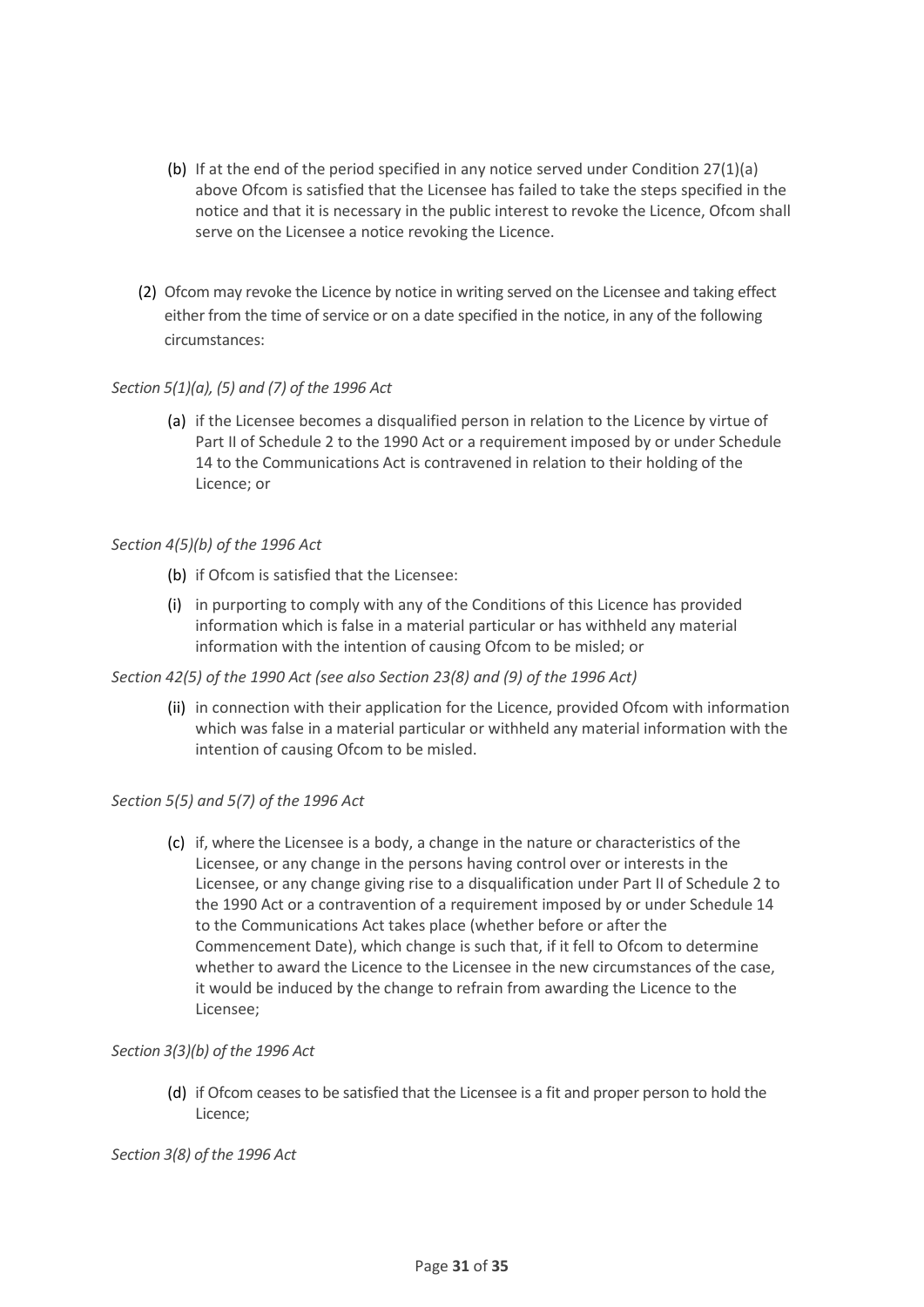- (e) if the Licensee provides the Licensed Service in whole or in part whilst failing to comply with any requirement to hold or have held on their behalf a licence under Section 1 of the Wireless Telegraphy Act 1949 (as amended) or if the Licensee ceases to comply with requirements applicable to the licensed service imposed by or under Chapter 1 of Part 2 of the Communications Act;
- (f) if, for any reason, the service provided by the Licensee does not constitute a digital television programme service for the purposes of the 1996 Act and the Communications Act; and

## *Section 4(1)(d) of the 1996 Act (see also Section 12(3A) of the 1996 Act)*

(g) if Ofcom is satisfied that the Licensee is established in a country other than the United Kingdom.

## *Section 42(8) of the 1990 Act*

(3) Ofcom shall before serving any notice revoking the Licence under Conditions 27(1) and (2), notify the Licensee of the matters constituting its grounds for revoking the Licence and give the Licensee a reasonable opportunity to make representationsto it about those matters.

## *Section 145 of the 1996 Act*

(4) If the Licensee is convicted of an offence under Section 144 of the 1996 Act and the court by which the Licensee is convicted makes an order disqualifying them from holding a licence during a period specified in the order, or if the Licensee is disqualified from holding a licence pursuant to Section 145(3) of the 1996 Act in consequence of an order disqualifying an individual from holding a licence, this Licence shall be treated as being revoked with effect from the time when the order takes effect.

## <span id="page-31-0"></span>*28. Digital Switchover*

The Licensee shall comply with, or procure compliance with the requirements set out in Annex B.

## <span id="page-31-1"></span>*29. DTT Clearance Programme*

The Licensee shall comply with, or procure compliance with the requirements set out in Annex C.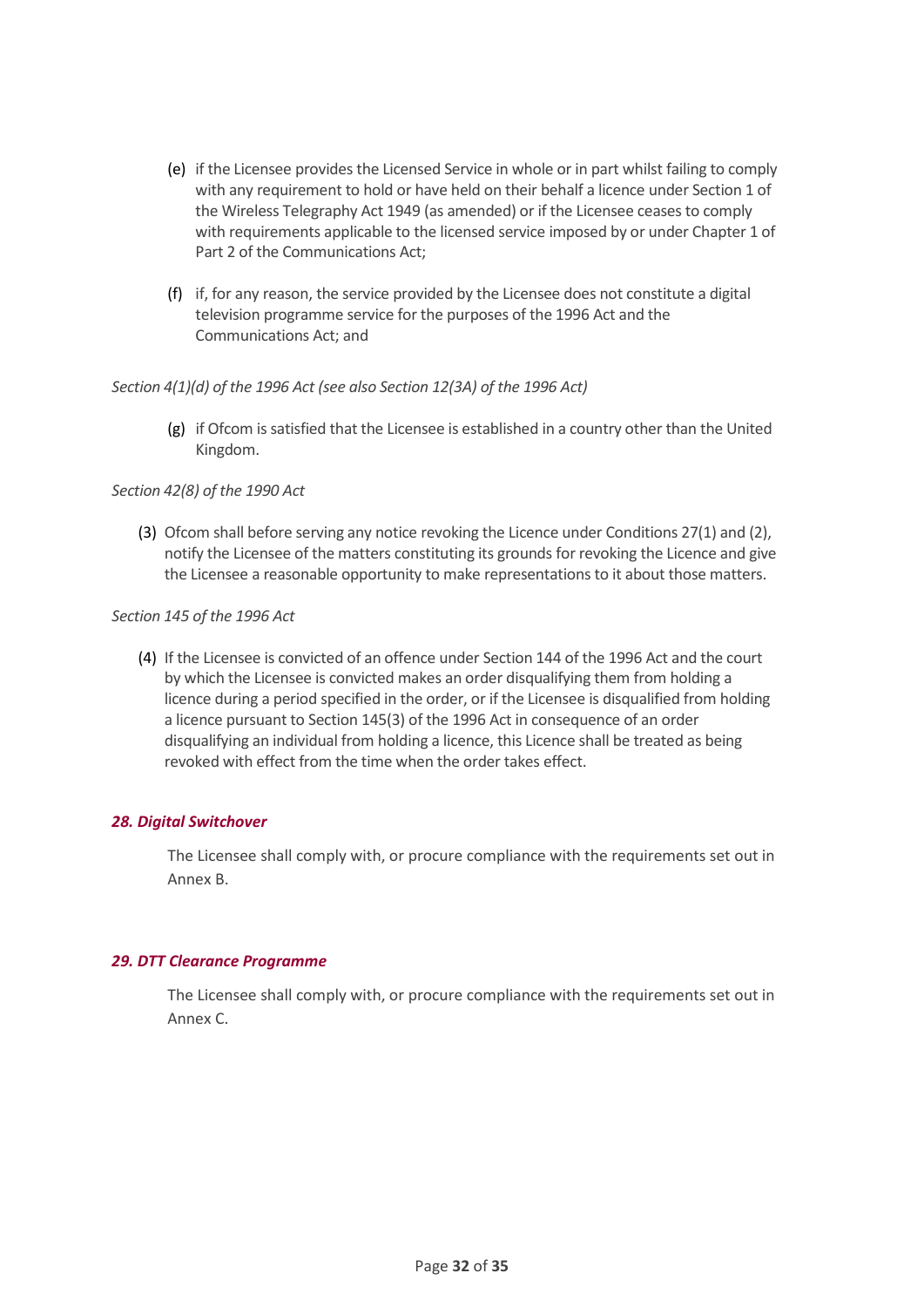

## <span id="page-32-0"></span>ANNEX TO LICENCE DTPS [Licence Number]

*Section 18 of the 1996 Act*

## <span id="page-32-1"></span>Description of the Licensed Service

Service 1

- 1. Name of Service: [Name]
- 2. Nature of Service: [Service description]
- 3. Hours of the day and days of the week during which the service will be broadcast: [Days/times]
- 4. Identify of Multiplex Service: [Name of multiplex service]
- 5. Identify of the Multiplex Licensee: [Name of multiplex operator]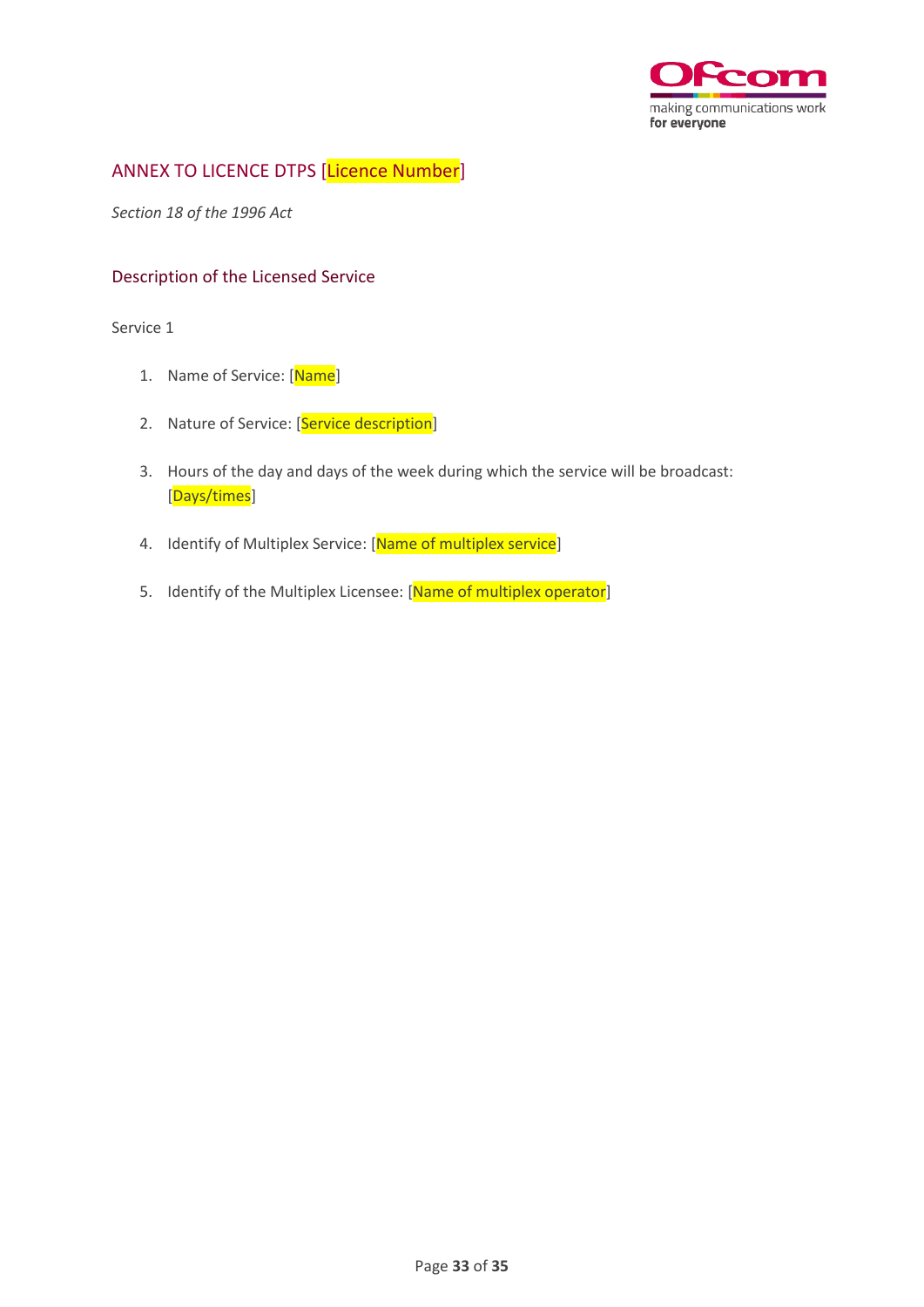## <span id="page-33-0"></span>ANNEX B

## <span id="page-33-1"></span>REQUIREMENTS RELATING TO DIGITAL SWITCHOVER

#### <span id="page-33-2"></span>*1. Definitions and interpretation*

In this Annex unless the context otherwise requires:

"**Digital Switchover**" means the cessation of broadcasting to any significant extent in analogue form of the television services as listed in Section 264(11) of the Communications Act from the transmission sites using the frequencies and transmission parameters set out in the Annex to the television Multiplex Service Licence/s which also carry/carries the Licensed Service as at the date of this variation.

## <span id="page-33-3"></span>*2. Cooperation and coordination with other parties*

The Licensee shall use all reasonable endeavours to cooperate in all respects, including promptly and in good faith, with:

- (a) Other Ofcom licensees (in particular the holder of the television Multiplex Licence which carries the Licensed Service/s);
- (b) Government;
- (c) Digital UK; and
- (d) with such other parties, as necessary, or as notified to them by Ofcom

in the administration, organisation or implementation of Digital Switchover in the United Kingdom.